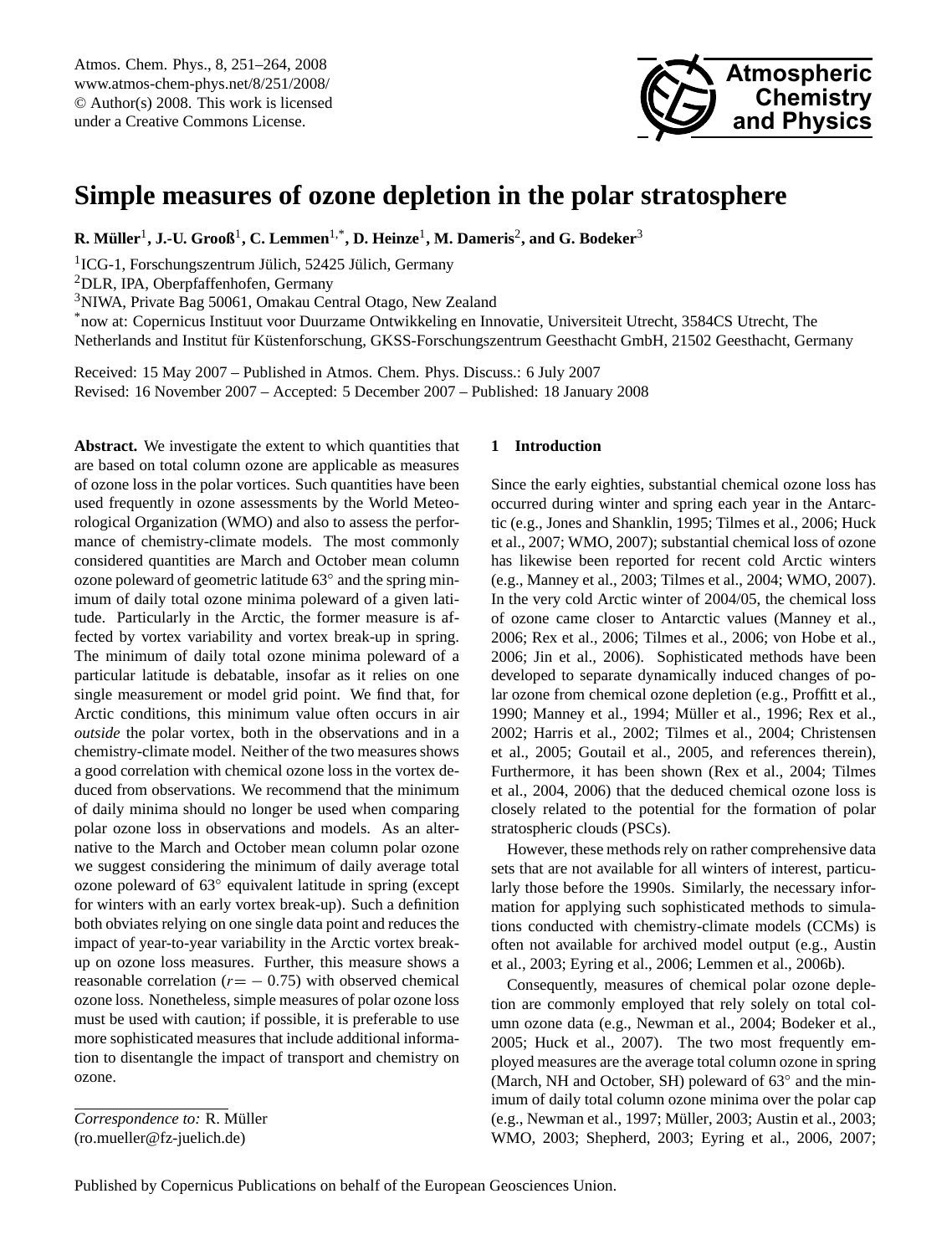[WMO,](#page-13-1) [2007\)](#page-13-1). For assessments of the World Meteorological Organization (WMO) and of the Intergovernmental Panel on Climate Change (IPCC), the average March total column ozone poleward of 63◦ N [\(Newman et al.,](#page-12-9) [1997\)](#page-12-9) has been regularly used [\(WMO,](#page-13-9) [1999,](#page-13-9) [2003;](#page-13-7) [IPCC/TEAP,](#page-11-7) [2005;](#page-11-7) [WMO,](#page-13-1) [2007\)](#page-13-1). The value of 63◦ N was chosen by [Newman et al.](#page-12-9) [\(1997\)](#page-12-9), because "... the area poleward of  $63°$  N is [...] large enough to contain the polar vortex, yet small enough to not be dominated by mid-latitude air masses in the lower stratosphere". Obviously, this condition will be better fulfilled in some Arctic winters than in others depending on the varying size and shape of the polar vortex [\(Waugh and Randel,](#page-13-10) [1999;](#page-13-10) [Karpetchko et al.,](#page-12-11) [2005\)](#page-12-11). And there are winters when the Arctic vortex breaks up before March [\(WMO,](#page-13-1) [2007\)](#page-13-1).

The minimum of daily total ozone minima poleward of a particular latitude has been used as a standard to assess the performance of CCMs (e.g., [Austin et al.,](#page-10-0) [2003;](#page-10-0) [WMO,](#page-13-7) [2003;](#page-13-7) [Eyring et al.,](#page-11-4) [2006,](#page-11-4) [2007;](#page-11-6) [WMO,](#page-13-1) [2007\)](#page-13-1). This measure is problematic, insofar as it relies on one single measurement or on one single model grid point. [Knudsen](#page-12-12) [\(2002\)](#page-12-12) criticised the use of this parameter and pointed out that the minimum ozone in the Arctic is frequently caused by high pressure systems rather than by chemical ozone destruction. He therefore argued that, for example, the March mean total column ozone poleward of 63◦ N would be a more suitable measure for the development of polar ozone.

Here, we scrutinise the information that can be deduced from simple (total column ozone based) measures of chemical ozone loss and investigate circumstances where mis- and over-interpretations might occur. Our study uses a combined data set of satellite-based total column ozone measurements [\(Bodeker et al.,](#page-11-5) [2005\)](#page-11-5) from 1978 to 2007 (Sect. [2\)](#page-1-0). Monthly mean column ozone poleward of 63° in spring [\(Newman](#page-12-9) [et al.,](#page-12-9) [1997;](#page-12-9) [WMO,](#page-13-1) [2007\)](#page-13-1) shows similar year-to-year variability as vortex mean ozone, but neither of these quantities shows a close relation to meteorological quantities that describe the potential for polar heterogeneous chlorine activation and thus ozone loss (Sect. [3\)](#page-2-0). Furthermore, we argue here that the minimum of daily total ozone minima poleward of a particular latitude should no longer be used when comparing polar ozone loss between observations and CCMs because this minimum value often occurs in air *outside* of the polar vortex (Sect. [3\)](#page-2-0). As a better alternative for a total ozone based measure, we suggest using the minimum of daily average total ozone poleward of a particular equivalent latitude in March or October. However, whenever possible, more sophisticated measures of chemical polar ozone loss should be used that allow the impact of transport and chemistry on ozone to be disentangled.

## <span id="page-1-0"></span>**2 The total column ozone data set**

The data set used here is version 2.7 of the NIWA combined ozone database which provides daily total column ozone

fields from November 1978 to March 2007. It is based on version 8 TOMS (Total Ozone Mapping Spectrometer) retrievals from four different satellites (Nimbus 7, Meteor 3, ADEOS, and Earth Probe), total column ozone retrievals from the application of the TOMS version 8 retrieval algorithm to OMI (Ozone Monitoring Instrument) measurements, version 4.0 GOME (Global Ozone Monitoring Experiment) ozone retrievals, GOME total column ozone fields from the KNMI TOGOMI algorithm, and version 8 SBUV (Solar Backscatter Ultra-Violet) retrievals from four different satellites (Nimbus 7, NOAA 9, NOAA 11, and NOAA16). It updates the data set described in [Bodeker et al.](#page-11-5) [\(2005\)](#page-11-5), extending it to the end of March 2007, and implementing a number of improvements including:

- **–** Data from both the Dobson spectrophotometer and Brewer spectrometer global networks are now used to remove offsets and drifts between the various satellitebased total column ozone data sets used to construct the database.
- **–** Data from the Ozone Monitoring Instrument (OMI) flown onboard NASA's Aura satellite since September 2004 are now used. Differences between OMI overpass measurements and ground-based measurements are small  $(-2.8\pm5 \text{ DU})$  and the OMI grid data are corrected before they are combined with the other data sources, which are also corrected as in [Bodeker et al.](#page-11-5) [\(2005\)](#page-11-5).
- **–** A better correction function for the Earth Probe TOMS ozone measurements has been derived to account for non-linearities in the drift between the Earth Probe TOMS measurements and ground-based measurements in recent years. Since September 2004 these data have only been used when OMI data are unavailable.
- **–** For the DLR GOME retrieval, a new data version (4.0) was used and a better screening of anomalous ozone measurements at high solar zenith angles has been implemented. As the GOME 4.0 retrieval shows no bias against ground-based instruments [\(Balis et al.,](#page-11-8) [2007\)](#page-11-8), no corrections to these data were applied.
- **–** In previous versions of the combined database, data from only one satellite-based instrument were used on any given day. In this version of the database, data from all satellite-based instruments are considered sequentially to fill each 1.25° longitude by 1.0° latitude grid cell with a priority of Nimbus 7 TOMS, Meteor 3 TOMS, OMI, Earth Probe TOMS, ADEOS TOMS, the KNMI and then DLR GOME ozone retrievals, and then the 4 SBUV data sets. For example, if most, but not all, of the globe is covered by Nimbus 7 TOMS and Meteor 3 TOMS data are available to fill the gap, then these data are used for this. Both data sets, as before, are first corrected for offsets and drifts against the ground-based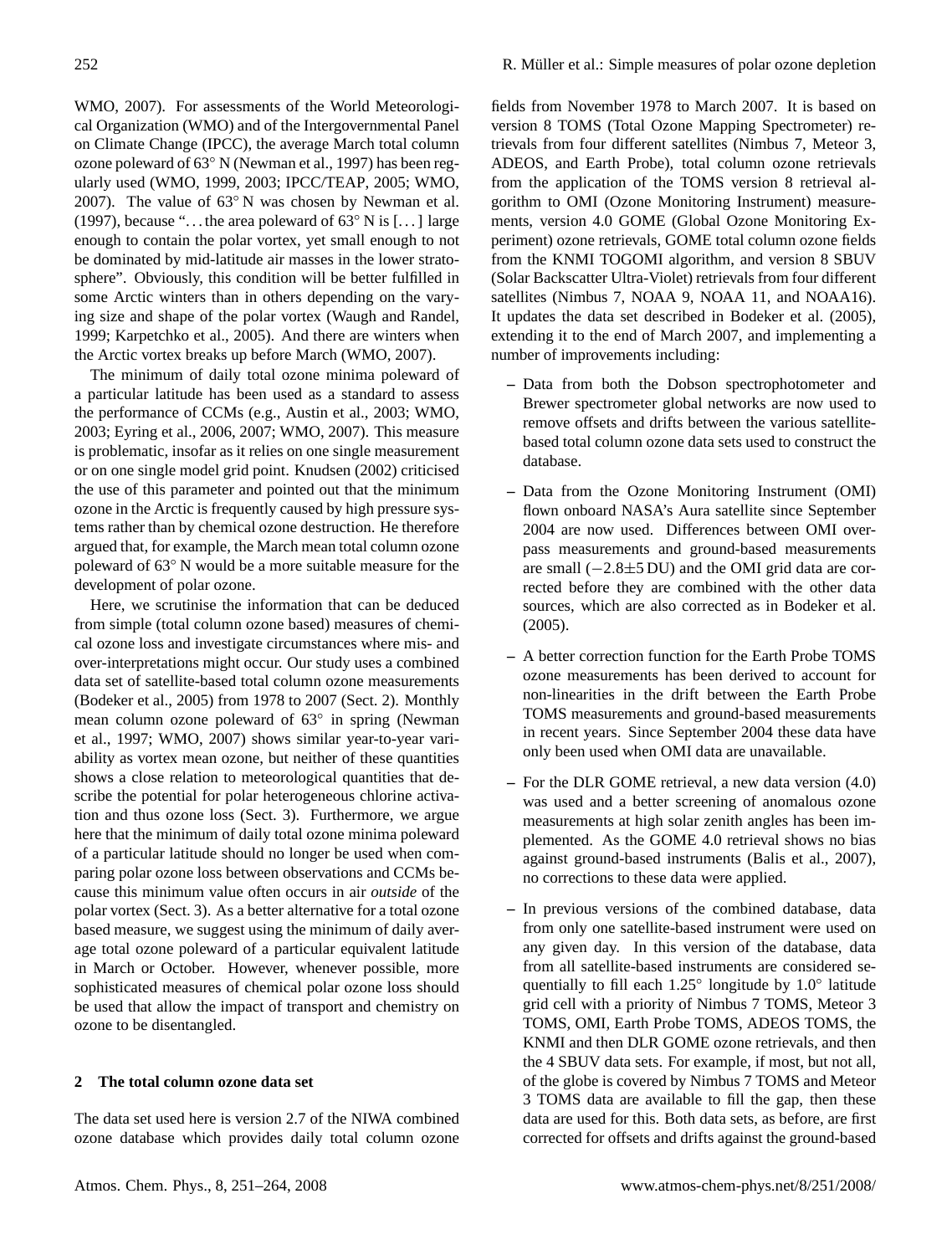measurements. In previous versions of the database however, only the Nimbus 7 data would have been used for that day and the gap in the data would remain.

## <span id="page-2-0"></span>**3 Results**

#### 3.1 Mean total column ozone over the poles in early spring

To test the sensitivity of the calculated Arctic mean ozone to the selected latitude limit, the March mean Arctic total column ozone for a latitude boundary at 63◦ N, as originally chosen by [Newman et al.](#page-12-9) [\(1997\)](#page-12-9), is compared with the mean for boundaries at  $60°$  N,  $65°$  N, and  $70°$  N in Fig. [1](#page-2-1) (top panel). Note that in some winters (1987, 1999, 2001, and 2006; [WMO,](#page-13-1) [2007\)](#page-13-1), Santee,  $2008<sup>1</sup>$  $2008<sup>1</sup>$  $2008<sup>1</sup>$ , the polar vortex broke up in February; for those winters, the March mean total column ozone hardly provides any information on polar ozone loss.

Clearly, the monthly spatial means are not very sensitive to the exact choice of the threshold latitude. A very similar picture is found for the average total ozone column in April (see electronical supplemen[thttp://www.atmos-chem-phys.net/8/](http://www.atmos-chem-phys.net/8/251/2008/acp-8-251-2008-supplement.zip) [251/2008/acp-8-251-2008-supplement.zip\)](http://www.atmos-chem-phys.net/8/251/2008/acp-8-251-2008-supplement.zip). For the eighties, and in the warmer winters during the nineties, choosing a more poleward threshold latitude yields greater average ozone columns. The opposite (a smaller ozone column for a more poleward threshold latitude) is observed for the cold Arctic winters 1994/1995, 1995/1996, and 1999/2000 when substantial chemical ozone loss was observed (e.g., [Manney](#page-12-1) [et al.,](#page-12-1) [2003;](#page-12-1) [Tilmes et al.,](#page-13-2) [2004\)](#page-13-2). The strongest effect arising from changing the threshold latitude is found for the winter 1996/1997, a winter where the March mean column ozone showed an unusually strong meridional gradient [\(Newman](#page-12-9) [et al.,](#page-12-9) [1997\)](#page-12-9).

Using equivalent latitude  $(\Phi_e)$  rather than geographic latitude as an estimate of the boundary of the vortex (e.g., [Butchart and Remsberg,](#page-11-9) [1986;](#page-11-9) [Lary et al.,](#page-12-13) [1995\)](#page-12-13) should lead to a better demarcation between polar and mid-latitude air. Therefore, in Fig. [1](#page-2-1) (bottom panel), the total column ozone average for March in the Arctic is shown using both the latitude and the equivalent latitude poleward of 63◦ N as the threshold. Here and throughout the paper equivalent latitude and other diagnostics of the vortex edge are evaluated on the 475 K potential temperature level. Overall the two averages show a similar inter-annual pattern. When equivalent latitude is used as the threshold, Arctic winters with a polar centric vortex (e.g., 1996/1997) show little change, while winters in the nineties with substantial chemical ozone loss within a perturbed vortex show lower averages. This result is



<span id="page-2-1"></span>**Fig. 1.** Top panel: March mean Arctic total column ozone averaged poleward of 60◦ N, 63◦ N, 65◦ N, and 70◦ N. Bottom panel: March mean Arctic total column ozone averaged poleward of 63◦ N compared with calculations using the equivalent latitude of  $\Phi_e=63^\circ$  N and the Nash criterion (applied on the 475 K potential temperature surface) as vortex edge definitions. All averages are area-weighted averages.

not surprising because, when using equivalent latitude as the threshold, the average ozone is less likely to be influenced by air from outside the vortex where, in winters with substantial ozone loss, ozone is higher. An estimate of the location of the vortex boundary, i.e. the location of the strongest barrier to meridional transport in the polar region which is based on fluid-dynamical theory, is the maximum gradient in potential vorticity in equivalent latitude constrained by the horizontal wind velocity [\(Nash et al.,](#page-12-14) [1996\)](#page-12-14). The edge of the vortex defined in this way agrees reasonably well with observed strong tracer gradients at the vortex boundary (e.g., [Greenblatt et al.,](#page-11-10) [2002;](#page-11-10) Müller and Günther, [2003\)](#page-12-15). Because the area of the polar vortex varies substantially from year to year in the Arctic (e.g., [Karpetchko et al.,](#page-12-11) [2005;](#page-12-11) [Tilmes et al.,](#page-13-0) [2006\)](#page-13-0), a constant equivalent latitude cannot provide an accurate estimate of the vortex area. Thus, because chemical ozone loss is confined to within the vortex boundary, it is expected that the average total column ozone poleward of the vortex edge as defined by [Nash et al.](#page-12-14) [\(1996\)](#page-12-14) should show lower values than an average based on geometric or constant equivalent latitude. This

<span id="page-2-2"></span><sup>&</sup>lt;sup>1</sup> Santee, M. L., MacKenzie, I. A., Manney, G. L., Chipperfield, M. P., Bernath, P. F., Walker, K. A., Boone, C. D., Froidevaux, L., Livesey, N. J., and Waters, J. W.: A study of stratospheric chlorine partitioning based on new satellite measurements and modeling, J. Geophys. Res., submitted, 2008.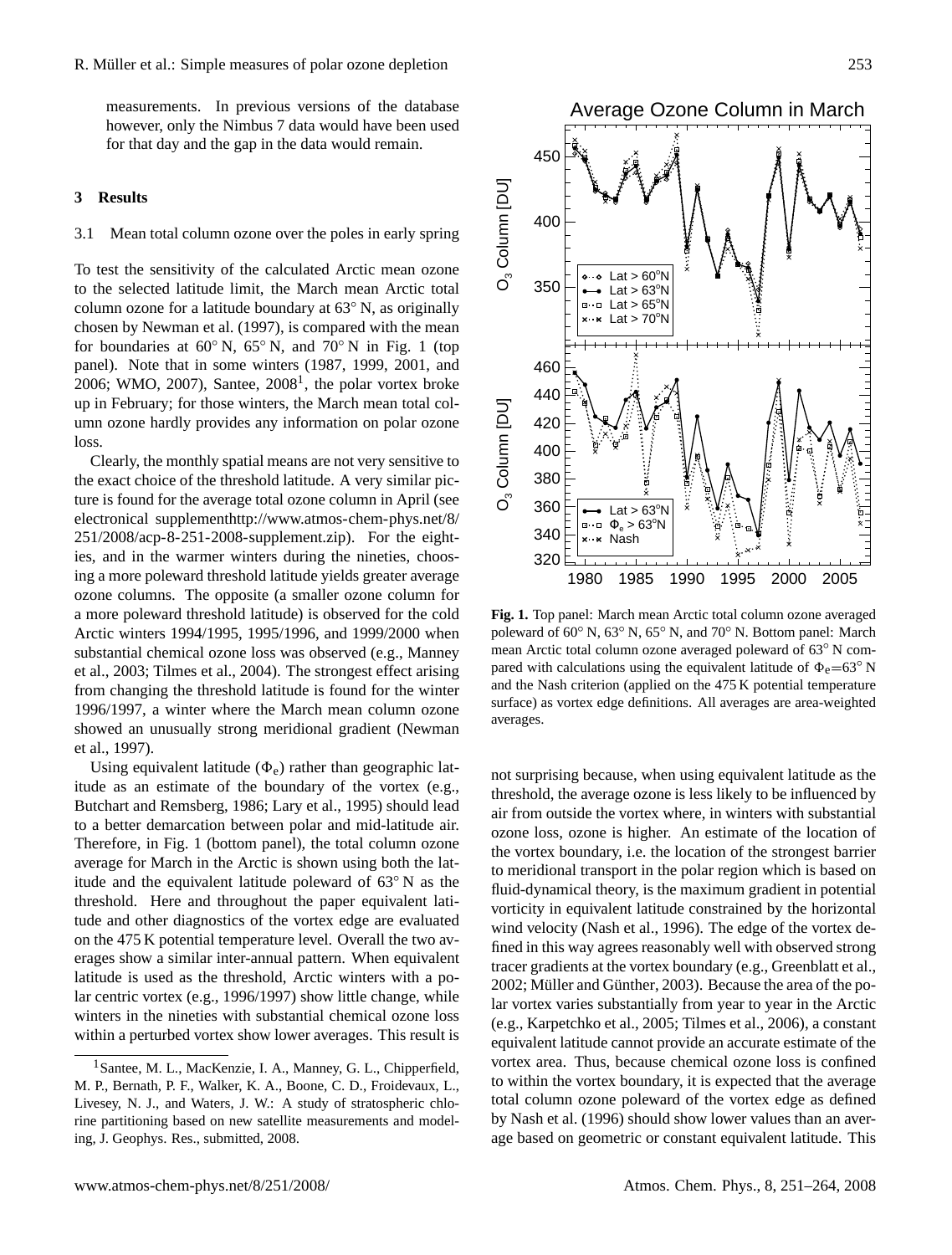

<span id="page-3-0"></span>**Fig. 2.** Top panel: October mean Antarctic total column ozone averaged poleward of 60◦ S, 63◦ S, 65◦ S, and 70◦ S. Bottom panel: October mean Antarctic total column ozone averaged poleward of 63◦ S compared with calculations using the equivalent latitude  $\Phi$ <sub>e</sub>=63<sup>°</sup> S and the Nash criterion (applied on the 475 K potential temperature surface) as vortex edge definitions.

is indeed borne out by the analysis, with the exception of the warm winters of 1978/1979, 1984/1985, 1987/1988, and 1998/1999 (Fig. [1,](#page-2-1) bottom panel). All four of these Arctic winters show a very low PSC formation potential and thus a very small potential for chemical ozone destruction [\(Rex](#page-13-6) [et al.,](#page-13-6) [2004;](#page-13-6) [Tilmes et al.,](#page-13-0) [2006\)](#page-13-0). For all other winters, the polar average total column ozone using a potential vorticity gradient based threshold is lower than using any other threshold and the difference is particularly pronounced for winters showing strong ozone depletion. The sole exception is the winter of 1996/1997 that showed an unusually inhomogeneous ozone distribution within the Arctic vortex with a particularly low ozone column in the vortex core (e.g., [New](#page-12-9)[man et al.,](#page-12-9) [1997;](#page-12-9) [Manney et al.,](#page-12-16) [1997;](#page-12-16) [McKenna et al.,](#page-12-17) [2002\)](#page-12-17). The Arctic vortex, typically, is strongly eroded in April and is therefore smaller than the area encompassed by the 63◦ N equivalent latitude contour (e.g., [Waugh and Randel,](#page-13-10) [1999\)](#page-13-10). Consequently, column ozone in April averaged over the vortex area as deduced using the [Nash et al.](#page-12-14) [\(1996\)](#page-12-14) criterion is expected to be lower than the average column ozone poleward of 63◦ N equivalent latitude, as is the case here

(see electronical supplement, [http://www.atmos-chem-phys.](http://www.atmos-chem-phys.net/8/251/2008/acp-8-251-2008-supplement.zip) [net/8/251/2008/acp-8-251-2008-supplement.zip\)](http://www.atmos-chem-phys.net/8/251/2008/acp-8-251-2008-supplement.zip). Because the Arctic vortex in April is unlikely to be polar-centred, computing a polar average column ozone using geometric latitude rather than equivalent latitude as the threshold should lead to even more ozone-rich mid-latitude air masses being included in the average, and thus should lead to even greater averages as is indeed the case (see electronical supplement, [http://www.atmos-chem-phys.net/](http://www.atmos-chem-phys.net/8/251/2008/acp-8-251-2008-supplement.zip) [8/251/2008/acp-8-251-2008-supplement.zip\)](http://www.atmos-chem-phys.net/8/251/2008/acp-8-251-2008-supplement.zip).

Although originally designed for the Arctic, the concept of the average total ozone column poleward of a threshold latitude of 63◦ has been extended to the Antarctic, where October mean values are commonly considered (e.g., [WMO,](#page-13-9) [1999;](#page-13-9) [IPCC/TEAP,](#page-11-7) [2005;](#page-11-7) [WMO,](#page-13-1) [2007\)](#page-13-1). In the Antarctic, the choice of the threshold latitude has a much stronger impact on the October average polar column ozone compared to the Arctic; the difference between a threshold of 60◦ S and 70◦ S is noticeable in every Antarctic winter analysed here and can be as large as ∼50 DU (Fig. [2,](#page-3-0) top panel). The pattern of inter-annual change in the October mean ozone column, however, is not strongly affected by the choice of the threshold latitude. These statements are likewise valid for the average total ozone column in September (see electronical supplement, [http://www.atmos-chem-phys.](http://www.atmos-chem-phys.net/8/251/2008/acp-8-251-2008-supplement.zip) [net/8/251/2008/acp-8-251-2008-supplement.zip\)](http://www.atmos-chem-phys.net/8/251/2008/acp-8-251-2008-supplement.zip). As for the Arctic, the sensitivity of Antarctic average total column ozone to the latitude poleward of which the average is calculated depends on the steepness of the meridional gradients in ozone across the vortex edge. For the latitude range considered in Fig. [2,](#page-3-0) the ozone gradients are steeper in the Antarctic than the Arctic (see e.g. Fig. 5 from [Brunner et al.](#page-11-11) [2006\)](#page-11-11) and therefore Antarctic mean total column ozone is expected to be more sensitive to the spatial limiting latitude.

In the Antarctic, the 63◦ S equivalent latitude contour is often located within the polar vortex in early spring (e.g., [Bodeker et al.,](#page-11-12) [2001,](#page-11-12) [2002\)](#page-11-13). As a result, the difference between the average column ozone poleward of the Nashdefined vortex edge and the average poleward of 63◦ S equivalent latitude (Fig. [2,](#page-3-0) bottom panel) is smaller than in the Arctic. Using the Nash vortex edge as the limiting contour for the averaging includes air masses towards the vortex edge that are not included if a threshold of 63◦ S equivalent latitude is used. Because total column ozone in the Antarctic vortex increases towards the vortex boundary [\(Bodeker et al.,](#page-11-13) [2002\)](#page-11-13), using the Nash criterion will generally lead to greater polar total ozone averages (Fig. [2,](#page-3-0) bottom panel). The only obvious exception to this observation in the October time series analysed here is the winter of 2002. In this winter, at the end of September, a sudden stratospheric warming occurred in the Antarctic vortex, leading to a much smaller and weaker vortex than usual, reminiscent of Arctic conditions  $(e.g., Krüger et al., 2005; Newman and Nash, 2006).$  $(e.g., Krüger et al., 2005; Newman and Nash, 2006).$  $(e.g., Krüger et al., 2005; Newman and Nash, 2006).$  $(e.g., Krüger et al., 2005; Newman and Nash, 2006).$  $(e.g., Krüger et al., 2005; Newman and Nash, 2006).$  $(e.g., Krüger et al., 2005; Newman and Nash, 2006).$  $(e.g., Krüger et al., 2005; Newman and Nash, 2006).$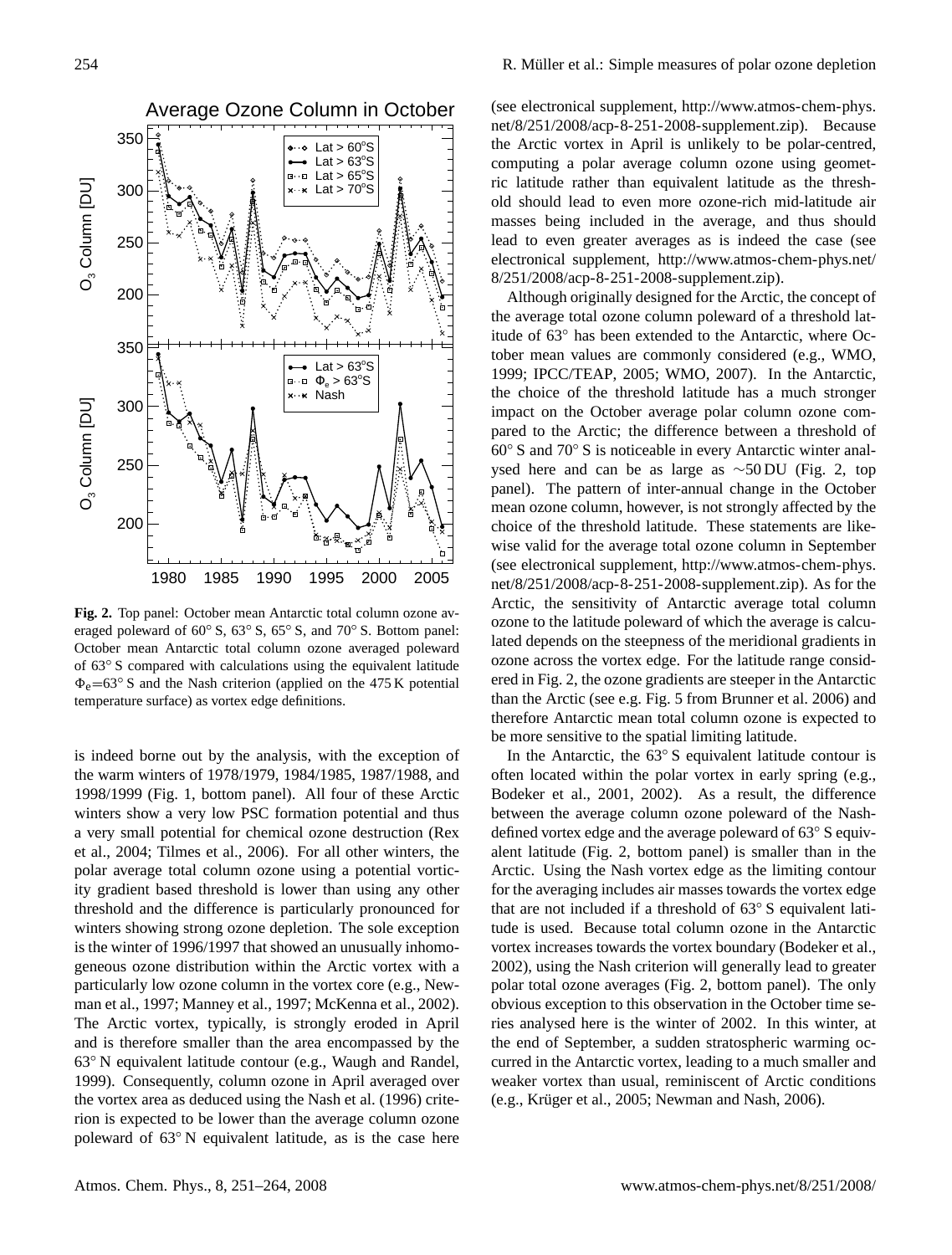

<span id="page-4-0"></span>**Fig. 3.** The fraction (in percent) of the daily total column ozone minima in the region 60◦ N–90◦ N occurring outside of the polar vortex in March. The polar vortex is defined here by the maximum gradient in potential vorticity [\(Nash et al.,](#page-12-14) [1996\)](#page-12-14).

#### 3.2 Minimum column ozone in the polar region

#### 3.2.1 Minimum polar total column ozone in observations

Spatially localised and transient (several days) reductions in column ozone, so-called miniholes, are frequently observed; it has been established that they are of dynamical origin [\(McKenna et al.,](#page-12-20) [1989;](#page-12-20) [Petzoldt et al.,](#page-12-21) [1994;](#page-12-21) [James et al.,](#page-12-22) [2000;](#page-12-22) [Hood et al.,](#page-11-14) [2001;](#page-11-14) [Weber et al.,](#page-13-11) [2002\)](#page-13-11). The dynamics of miniholes involves a lifting of the tropopause above a tropospheric anticyclone and poleward motion of ozone-poor subtropical air in the upper troposphere and lower stratosphere. In combination, this causes a reduction in column ozone (e.g., [Reid et al.,](#page-12-23) [2000;](#page-12-23) [Hood et al.,](#page-11-14) [2001\)](#page-11-14). The dynamics of miniholes further results in equatorward excursions of polar air in the mid-stratosphere; in a situation where this air is chemically depleted in ozone by halogen chemistry in the polar vortex, particularly low ozone miniholes may occur [\(James et al.,](#page-12-22) [2000;](#page-12-22) [Weber et al.,](#page-13-11) [2002;](#page-13-11) [Keil et al.,](#page-12-24) [2007\)](#page-12-24). Furthermore, the frequency of low-ozone events changes with time; Brönnimann and Hood [\(2003\)](#page-11-15) report that low-ozone events in winter were much more frequent in 1990-2000 than in 1952-1963 over northwestern Europe.

Nonetheless, the minimum of daily total column ozone between 60◦ and the pole for the period March/April in the Arctic and September-November in the Antarctic has been frequently employed as measure of polar chemical ozone loss for the validation of CCMs [\(Austin et al.,](#page-10-0) [2003;](#page-10-0) [WMO,](#page-13-7) [2003;](#page-13-7) [Eyring et al.,](#page-11-4) [2006,](#page-11-4) [2007;](#page-11-6) [WMO,](#page-13-1) [2007\)](#page-13-1). The minimum of daily total column ozone used in this study is defined as the minimum value of the daily minima over the respective periods, i.e. one single measurement or one single model grid point within a two-month period.

In Fig. [3](#page-4-0) it is shown that for winters with little chemical ozone destruction a substantial fraction of the daily minimum ozone columns occurs *outside* the polar vortex. For



<span id="page-4-1"></span>**Fig. 4.** The minimum total column ozone in the Arctic poleward of 60◦ N in March (solid line) computed as the minimum of daily minima. The dashed line shows the same calculation but excluding any minima occurring outside of the polar vortex. The polar vortex is defined here by the maximum gradient in potential vorticity [\(Nash](#page-12-14) [et al.,](#page-12-14) [1996\)](#page-12-14).

half of the winters considered here about 50% of the daily minima occur outside of the vortex, and for only four winters is the fraction of minima occurring outside below 25%. Minima occurring outside of the vortex must be due to dynamically caused low ozone events (see above) and cannot be linked with photochemical ozone loss in the polar vortex arising from heterogeneous activation of chlorine-containing molecules on polar stratospheric clouds.

If the minimum value of daily total ozone minima poleward of  $60°$  N (as used, e.g., in [WMO,](#page-13-7) [2003,](#page-13-7) [2007\)](#page-13-1) is computed, it provides information from within the polar vortex in only 12 out of the 29 winters considered here (Fig. [4\)](#page-4-1). The deviation between the vortex minimum total ozone and the minimum total ozone poleward of 60◦ N is significant, with a maximum deviation of ∼50 DU in the winter of 1984/1985.

In the Antarctic, because of the stronger reduction in column ozone due to chemical ozone destruction, the situation is different. For the period considered here, the minimum of daily column ozone between 60◦ S and the pole for the period September-November (not shown) is always located within the vortex.

### 3.2.2 Minimum column polar ozone in model results

Differences between different simple measures of ozone loss and between simple and more sophisticated analyses also occur when analysing results from model simulations, as will be shown below. Since the prediction of the recovery of polar ozone is based on simulations with CCMs (e.g. [Austin et al.,](#page-10-0) [2003;](#page-10-0) [WMO,](#page-13-7) [2003,](#page-13-7) [2007;](#page-13-1) [Eyring et al.,](#page-11-6) [2007\)](#page-11-6), the identification of a recovery period may depend on the analysis methodology chosen for ozone loss. In the last two ozone assessments [\(WMO,](#page-13-7) [2003,](#page-13-7) [2007\)](#page-13-1), the spatial minimum of the daily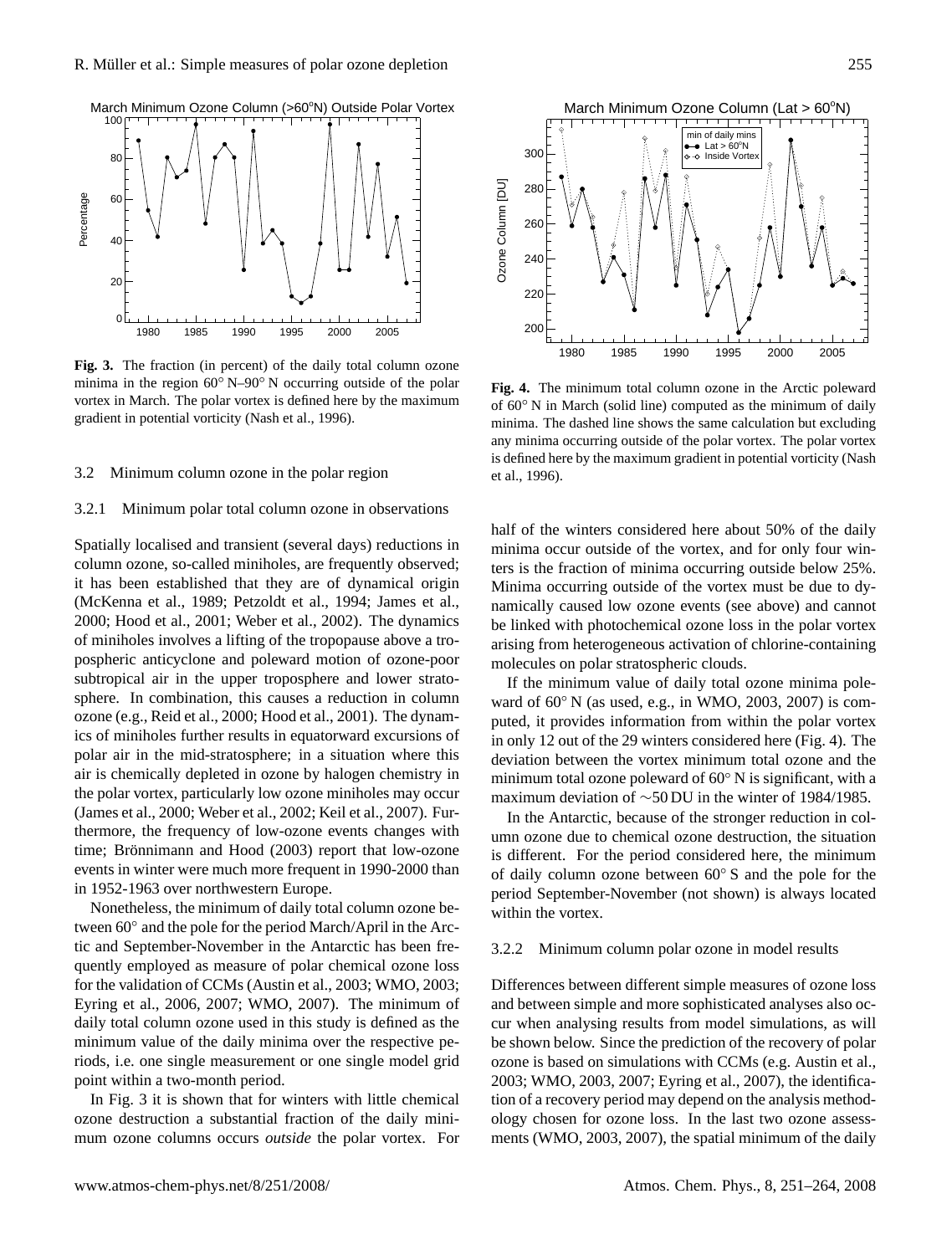

<span id="page-5-0"></span>**Fig. 5.** Simulated 1 April total ozone column from two CCM 20 year ensemble (time slice) experiments with 1990 and near-future boundary conditions for greenhouse gases and sea surface temperatures. For each time slice and for each analysis region (polar cap north of 60 $\degree$  N, or vortex according to the maximum gradient in potential vorticity, [Nash et al.](#page-12-14) [1996\)](#page-12-14) the ensemble statistics of spatial mean ozone column are contrasted with those of the spatial minimum ozone column. Each diagram indicates mean, range (solid lines), and one standard deviation (filled areas); quartiles are indicated as dotted lines centred around the medians which are shown as open diamonds.

spring ozone minimum poleward of 60° served as a quantifier for the state of the polar ozone layer for comparison with simulations from different CCMs.

For simulated ozone columns, here we use as an example two time slice experiments from the chemistry-climate model ECHAM4.DLR(L39)/CHEM (hereafter abbreviated as E39/C [Hein et al.,](#page-11-16) [2001;](#page-11-16) [Schnadt et al.,](#page-13-12) [2002\)](#page-13-12). Each ensemble experiment consists of 20 recurrent simulations with constant boundary conditions (sea surface temperature, greenhouse gases), one for the 1990s and one for the nearfuture. The near future conditions originally aimed at the year 2015, but in the interim it has been found that the sea surface temperatures used are too high. Therefore, results from the future simulation should not be considered as a reliable projection of a specific period but rather as being indicative of possible future conditions. The 1990 time slice results, in contrast, are in agreement with the results derived from the most recent transient ensemble run for 1960 to 1999 [\(Dameris et al.,](#page-11-17) [2005;](#page-11-17) [Eyring et al.,](#page-11-4) [2006\)](#page-11-4). A detailed description of both time slice experiments and the simulation of ozone therewith is given elsewhere [\(Schnadt,](#page-13-13) [2001;](#page-13-13) [Lem](#page-12-25)[men,](#page-12-25) [2005\)](#page-12-25).

Figure [5](#page-5-0) compares ensemble statistics of both time slices analysed separately for the polar cap and the dynamically defined vortex, all data reported for 1 April. For example, in the

1990 simulation poleward of 60◦ N (dark blue colour), the spatial mean ozone column (ordinate) was 387 DU and the range was 310–439 DU. In half of the years, the spatial mean column was larger than 403 DU. For the same analysis, the mean and range of the spatial minimum column (abscissa) are 291 DU and 218–369 DU, respectively. Column values for "future" (cyan, dark yellow) are consistently higher than for "1990" (blue, red) due to a lower chlorine loading and more dynamical heating leading to a stronger downward transport [\(Schnadt et al.,](#page-13-12) [2002;](#page-13-12) [Eyring et al.,](#page-11-4) [2006\)](#page-11-4).

For both time slices, the spatial mean total column ozone is higher over the polar cap than over the vortex, and the spatial minimum column is lower over the polar cap than over the vortex; this difference in spatial analysis is more pronounced in the future experiment (with less chemical ozone destruction). For the 1990 experiment, 50% of the years have a minimum column of less than 310 DU analysed within the vortex, but 75% of these winters have a minimum column of less than 310 DU analysed within the polar cap. Evidently, for many years the minimum column ozone is located outside the vortex in spite of the, on average, lower ozone column within the vortex.

The erroneous association of the minimum column ozone with high chemical ozone loss becomes obvious when chemical ozone loss deduced from methaneozone tracer correlations [\(Lemmen,](#page-12-25) [2005;](#page-12-25) [Lemmen et al.,](#page-12-7) [2006b\)](#page-12-7) is compared with minimum column ozone (see electronical supplement [http://www.atmos-chem-phys.net/8/](http://www.atmos-chem-phys.net/8/251/2008/acp-8-251-2008-supplement.zip) [251/2008/acp-8-251-2008-supplement.zip](http://www.atmos-chem-phys.net/8/251/2008/acp-8-251-2008-supplement.zip) for further discussion). For all winters of both time slice experiments, the maximum chemical column ozone loss is located within (or, in two cases, on) the polar vortex edge. But only for three winters in each time slice experiment is the polar ozone minimum located within the vortex. On the ensemble average, the vortex edge is located at  $\Phi_e \approx 74^\circ \pm 8^\circ$  in 1990 (78° $\pm 6^\circ$ for "future"), and the location of the polar cap minimum is around  $62^{\circ} \pm 15^{\circ}$  (57° $\pm 13^{\circ}$ ), i.e., clearly outside of the vortex.

Arguably, the simulated vortex area,  $\Phi_e > 74°$  on 1 April for many of the analysed winters is smaller than observed climatological Arctic vortex areas (e.g., [Karpetchko et al.,](#page-12-11) [2005,](#page-12-11) report  $\Phi_e \approx 69^\circ$  for the climatological Arctic vortex edge for mid-March). The fact that the size of the Arctic vortex in E39/C is smaller than in reality is highlighted in the electronical supplement [http://www.atmos-chem-phys.](http://www.atmos-chem-phys.net/8/251/2008/acp-8-251-2008-supplement.zip) [net/8/251/2008/acp-8-251-2008-supplement.zip,](http://www.atmos-chem-phys.net/8/251/2008/acp-8-251-2008-supplement.zip) where the strength of the barrier to meridional transport is compared for analysed meteorological data and results from E39/C [\(Dameris et al.,](#page-11-17) [2005\)](#page-11-17) on the 550 K surface (averaged over the years 1990–1999 and for 1–10 April). The remaining vortex possibly no longer encompasses all chemically depleted air masses at this time. Still, even when a generous vortex boundary definition such as  $\Phi_e = 63^\circ$  is considered, for more than half of all winters the polar cap minimum ozone is located outside this rather generously defined vortex.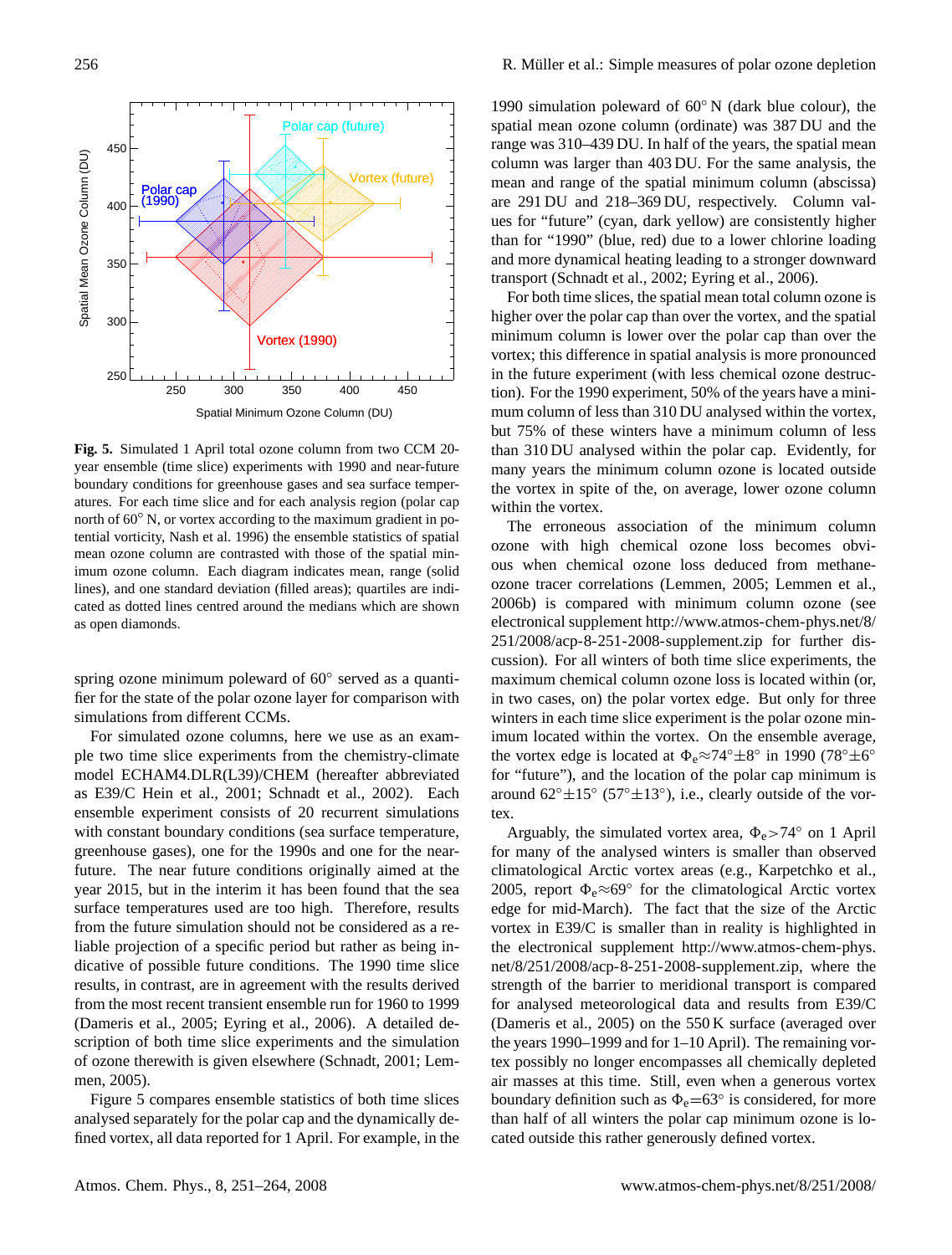

<span id="page-6-0"></span>**Fig. 6.** The minimum of the daily average ozone for March poleward of 63◦ N (open squares), poleward of 63◦ N equivalent latitude (solid circles), and poleward of the vortex edge according to the Nash criterion applied on the 475 K potential temperature surface (crosses).

To avoid the misinterpretations arsing from the use of minimum column ozone as a measure of chemical polar ozone loss, [Lemmen et al.](#page-12-7) [\(2006b\)](#page-12-7) recommended that a more sophisticated measure should be applied to CCM simulations to isolate chemical (halogen-induced) ozone loss from total ozone change; they suggested using ozone-tracer corre-lations (e.g., [Proffitt et al.,](#page-12-4) [1990;](#page-12-4) [Tilmes et al.,](#page-13-2) [2004;](#page-13-2) Müller [et al.,](#page-12-26) [2005\)](#page-12-26). They demonstrated the applicability of this technique to output from a model simulation [\(Lemmen et al.,](#page-12-7) [2006b\)](#page-12-7) and applied it to a recent 40-year transient CCM simulation [\(Lemmen et al.,](#page-12-27) [2006a\)](#page-12-27). Similarly, [Tilmes et al.](#page-13-14) [\(2007\)](#page-13-14) applied ozone-tracer correlations to results from the WACCM3 model; they report a good reproduction of chemical ozone loss in the Antarctic vortex core  $(140\pm30 \,\text{DU})$ whereas the WACCM3 Arctic chemical ozone loss only reaches 20 DU for cold winters, which is much lower than observed values.

# <span id="page-6-2"></span>3.2.3 Minimum of the daily average column ozone

As an alternative measure for the maximum chemical impact on column ozone over the polar region, we suggest considering daily mean area weighted ozone over the polar region and then selecting the minimum value reached in March in



<span id="page-6-1"></span>**Fig. 7.** As in Fig. [6,](#page-6-0) but for the southern hemisphere polar vortex in October.

the Arctic and in October in the Antarctic. This value should most clearly reflect the maximum impact of chemical loss on the ozone column before the vortex breaks down or before substantial mixing into the vortex occurs. The time series of this quantity for March in the Arctic (Fig. [6\)](#page-6-0) shows substantial year-to-year variation, with values below 350 DU reached in several years. Generally, the lowest values are reached if ozone is averaged over the polar vortex (with the edge determined from the gradient in PV [\(Nash et al.,](#page-12-14) [1996\)](#page-12-14) on the 475 K potential temperature level) and the greatest values if the average is taken poleward of geometric latitude 63◦ N. Averages taken poleward of an equivalent latitude of 63◦ N range between the two extremes. This indicates that throughout the period considered column ozone is generally lower within the boundary of the Arctic vortex than outside. The minimum daily average polar ozone in October in the Antarctic (Fig. [7\)](#page-6-1) shows less year-to-year variability and clearly lower ozone values than in the Arctic. All values after 1980 are lower than 300 DU and a decline in the values between ∼1980 and 1995 is noticeable. Compared to the Arctic, there is less variation in this quantity depending on whether latitude/equivalent latitude of 63◦ S or the vortex boundary is chosen as the limit of the region over which averages are calculated. This observation is consistent with the Antarctic vortex being approximately polar concentric and with a vortex boundary close to 63◦ S (e.g., [Bodeker et al.,](#page-11-13) [2002;](#page-11-13) [Karpetchko et al.,](#page-12-11) [2005\)](#page-12-11).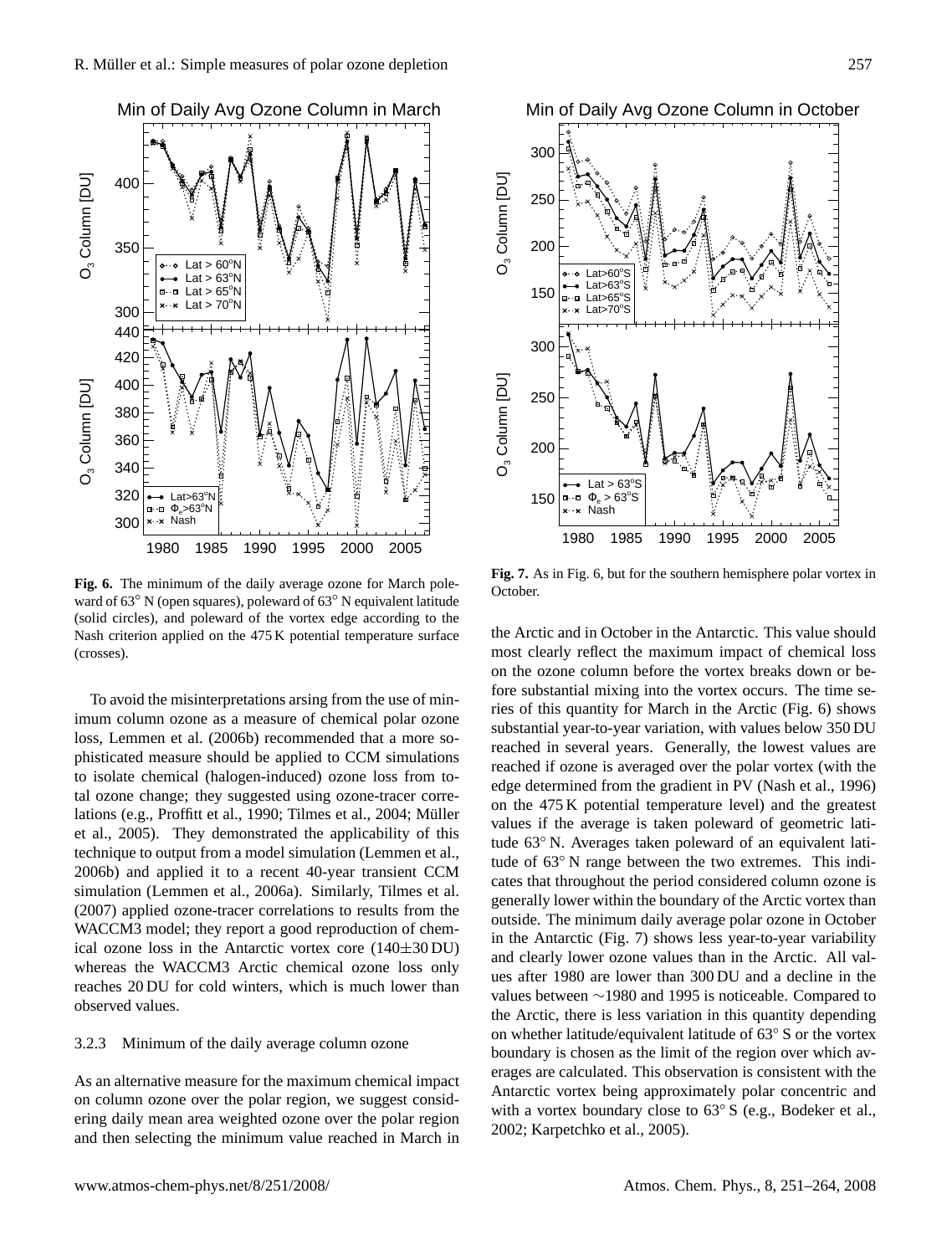

<span id="page-7-1"></span>**Fig. 8.** The relation between  $V_{PSC}$  and the total column ozone in March averaged over the Arctic polar region. Circles show averages poleward of 63◦ N, squares averages poleward of 63◦ N equivalent latitude, and crosses averages poleward of the vortex edge defined by the maximum gradient in potential vorticity.

# 3.3 Relation between the mean polar ozone column and meteorological conditions

In the Arctic, chemical ozone loss is closely related to the particular meteorological conditions in each year. [Rex et al.](#page-13-6) [\(2004\)](#page-13-6) reported that Arctic chemical loss is linearly related to a measure of the potential of polar stratospheric cloud occurrence referred to as  $V_{PSC}$ .  $V_{PSC}$  is defined as the volume of stratospheric air below the threshold temperature for the existence of nitric acid trihydrate, averaged over a certain time period and altitude range [\(Rex et al.,](#page-13-6) [2004\)](#page-13-6).

 $V_{PSC}$  is an absolute measure and is therefore strictly comparable only with absolute measures of ozone loss like the ozone mass deficit (e.g., [Huck et al.,](#page-11-0) [2007\)](#page-11-0). Vortex mean ozone loss should be related to the fraction of the vortex that is activated. This effect becomes particularly important if Arctic and Antarctic conditions are compared, where the vortices have rather differnt sizes. Therefore, [Tilmes et al.](#page-13-0) [\(2006\)](#page-13-0) extended the concept of  $V_{PSC}$  introducing the PSC formation potential of the polar vortex (PFP),  $<sup>2</sup>$  $<sup>2</sup>$  $<sup>2</sup>$  a measure</sup> that takes into account the size of the vortex. Here we investigate whether the simple measures of polar ozone loss discussed above show any relation to the measures of chlorine activation in the vortex such as  $V_{PSC}$  and PFP.

Figure [8](#page-7-1) shows a scatterplot of V<sub>PSC</sub> against column ozone averaged over the area poleward of geometric or equivalent latitude 63◦ N and within the vortex. Obviously, in



<span id="page-7-2"></span>Fig. 9. The relation between V<sub>PSC</sub> and the minimum of March daily average polar column ozone (symbols as in Fig. [8\)](#page-7-1). The dotted line shows an empirical fit through the minimum ozone values for averages poleward of an equivalent latitude of 63◦ N with the exception of the years 1999, 2001, and 2006 for which the final warming occurred before March [\(WMO,](#page-13-1) [2007\)](#page-13-1); Santee, 2008<sup>[1](#page-2-2)</sup>. Not shown (and excluded from the fit) is the year 1995 because of poor data quality; only 3% of the data points poleward of 63° equivalent latitude are valid. The polynomial describing the fit is given by  $M=388.6-6.10 \cdot V+0.178 \cdot V^2-0.00176 \cdot V^3$ , where V is V<sub>PSC</sub> in  $10^6$  km<sup>3</sup> and M is the minimum of March daily average polar column ozone in Dobson units (this relation being valid for  $V_{PSC}$  $<$ 42.5).

contrast to the compact relation between  $V_{PSC}$  and chemical ozone loss [\(Rex et al.,](#page-13-6) [2004;](#page-13-6) [Tilmes et al.,](#page-13-2) [2004\)](#page-13-2), there is no close relation between  $V_{PSC}$  and March average ozone. This holds irrespective of the horizontal boundary specified as the limit for the averaging. Apparently, the March average ozone is a measure that does not adequately differentiate between chemical loss and dynamical resupply of ozone that both change substantially from year to year. Furthermore, the March average ozone poleward of geometric latitude of 63◦ N is particularly sensitive to the strong year-toyear variability in the lifetime and shape of the Arctic vortex [\(Waugh and Randel,](#page-13-10) [1999;](#page-13-10) [Karpetchko et al.,](#page-12-11) [2005\)](#page-12-11). We argued above that the minimum of March daily average polar column ozone should be a quantity more closely related to chemical ozone loss than those shown in Fig. [8.](#page-7-1) However, no clearly compact and especially no linear relation of the minimum of March daily column ozone with  $V_{PSC}$  emerges.

Some outliers, e.g. the years 1999, 2001, and 2006, can be understood. For these years, the final warming was very early so that no vortex existed during March [\(WMO,](#page-13-1) [2007\)](#page-13-1); Santee  $2008<sup>1</sup>$  $2008<sup>1</sup>$  $2008<sup>1</sup>$ , with the consequence of a larger ozone column caused by the influx of mid-latitude ozone-rich air. Concentrating on data for the years when the polar vortex in March was intact, we find a tighter relation between  $V_{PSC}$ and the minimum of daily average ozone column poleward

<span id="page-7-0"></span><sup>&</sup>lt;sup>2</sup>PFP is calculated in the following way. For all days when a vortex exists and for a defined altitude range,  $V_{PSC}$  is divided by the volume of the polar vortex, and these values are then integrated over a defined time period. Finally, this value is divided by the total number of days in the period [\(Tilmes et al.,](#page-13-0) [2006\)](#page-13-0).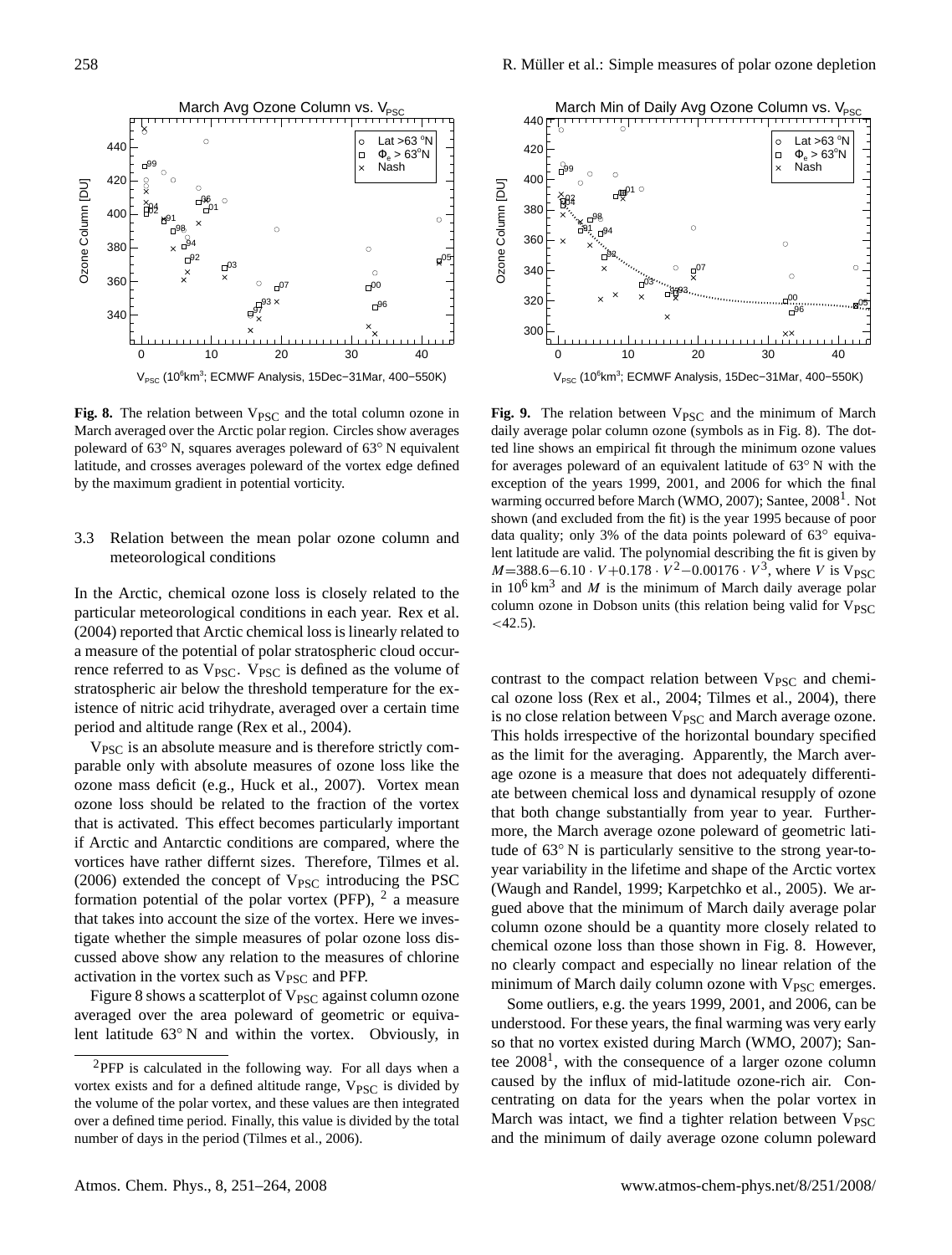of  $\Phi_e$ =63° that is indicated by the dotted line in Fig. [9.](#page-7-2) From the three different quantities shown, the polynomial fit with this quantity has the lowest deviation ( $1\sigma = 5.5$  DU) from the observations and shows a (nearly) monotonic decrease with increasing  $V_{PSC}$ .

Obviously, the minimum ozone column in the three coldest winters (1996, 2000, and 2005) is not much lower than the minimum in moderately cold winters such as 1993 or 2003. This effect is mostly responsible for the nonlinear relation between  $V_{PSC}$  and the minimum of March column ozone.

When PSC occurrence or the potential for chlorine activation is compared for the Arctic and Antarctic,  $V_{PSC}$  is no longer a suitable measure, because the polar vortex is much larger in the Antarctic than in the Arctic; for such a comparison, the PFP should be used instead of  $V_{PSC}$  [\(Tilmes et al.,](#page-13-0) [2006\)](#page-13-0). In Fig. [10,](#page-8-0) the PFP is plotted against the minimum of daily average polar column ozone in spring, where only data points for averages poleward of 63◦ equivalent latitude are shown. The well-known fact that winter/spring temperatures are lower in the Antarctic than in the Arctic (leading to a greater PFP, [Tilmes et al.,](#page-13-0) [2006\)](#page-13-0) and that polar column ozone in greater in the Arctic than in the Antarctic [\(Dobson,](#page-11-18) [1968;](#page-11-18) [WMO,](#page-13-1) [2007\)](#page-13-1) is reflected in this plot. However, for this combination of meteorological and ozone measures, again no clearly compact relation emerges.

3.4 Relation between polar column ozone and chemical ozone loss

To diagnose chemical ozone destruction in the polar vortices, several methods have been developed that bring in information beyond ozone measurements which allows the impact of transport and chemistry on ozone to be disentangled [\(Harris](#page-11-1) [et al.,](#page-11-1) [2002;](#page-11-1) [WMO,](#page-13-1) [2007\)](#page-13-1). Here (Fig. [11\)](#page-9-0), we compare chemical ozone loss between 380–550 K potential temperature in March deduced for the Arctic winters 1992–2005 based on the vortex average method [\(Chipperfield et al.,](#page-11-19) [2005;](#page-11-19) [Rex](#page-13-3) [et al.,](#page-13-3) [2006\)](#page-13-3) with the two most commonly used simple measures based on total ozone, namely the average polar ozone poleward of geometric latitude 63◦ N in March and the minimum of all total ozone measurements in March poleward of geometric latitude 60◦ N (e.g., [Newman et al.,](#page-12-9) [1997;](#page-12-9) [Austin](#page-10-0) [et al.,](#page-10-0) [2003;](#page-10-0) [WMO,](#page-13-1) [2007\)](#page-13-1). We also performed a similar comparison (not shown) using chemical ozone loss deduced for the Arctic winters 1992–2003 by applying the ozone-tracer correlation method [\(Tilmes et al.,](#page-13-2) [2004\)](#page-13-2) and obtained very similar results. Clearly, there is some relation between these measures and chemical ozone loss. The stronger the chemical ozone loss, the lower both the average March and the minimum March total ozone are (Fig. [11,](#page-9-0) top and middle panel). However, in these two cases, the correlation is not very strong and in both cases outliers are noticeable. Further, the stronger the link between chemical ozone loss and a simple measure, the closer should the slope m of the linear fit approach minus one (this would be the value for a year-



<span id="page-8-0"></span>**Fig. 10.** The relation between PFP and the minimum of daily average polar column ozone in spring for both the Arctic (March, red symbols) and the Antarctic (October, blue symbols). Only data points for averages poleward of 63◦ equivalent latitude are shown. PFP values are calculated on the basis of MetO analysis [\(Swinbank and O'Neill,](#page-13-15) [1994\)](#page-13-15), averaged over the altitude region 400–550 K for the period 15 December to 31 March and 15 June to 30 September for the Arctic and Antarctic, respectively. Note that the PFP values shown here are slightly improved compared to those reported by [Tilmes et al.](#page-13-0) [\(2006\)](#page-13-0), see also electronical supplement [\(http://www.atmos-chem-phys.net/8/](http://www.atmos-chem-phys.net/8/251/2008/acp-8-251-2008-supplement.zip) [251/2008/acp-8-251-2008-supplement.zip\)](http://www.atmos-chem-phys.net/8/251/2008/acp-8-251-2008-supplement.zip).

to-year variability in total ozone that is solely due to chemical loss). The slope calculated for the average polar ozone in March (top panel in Fig. [11\)](#page-9-0) is  $m = -0.25$  and for the minimum column ozone (middle panel)  $m = -0.14$ . For the minimum of daily average ozone poleward of equivalent latitude 63◦ N (bottom panel) the strongest slope is obtained,  $m = -0.53$ . Further, for this measure, the most compact relation and the best correlation emerges. That means, of all the simple measures considered, the new measure suggested here (Sect. [3.2.3\)](#page-6-2) shows the closest correlation with chemical ozone loss.

#### **4 Discussion**

Among the quantities describing stratospheric ozone, total column ozone is the one most easily measured. Indeed, the longest atmospheric time series exist for total ozone (e.g., [Dobson,](#page-11-18) [1968;](#page-11-18) Brönnimann et al., [2003\)](#page-11-20). Long time series are a prerequisite for deriving correlation properties of total ozone and for a reliable trend analysis (e.g., [Staehelin et al.,](#page-13-16) [1998;](#page-13-16) [Kiss et al.,](#page-12-28) [2007;](#page-12-28) [Vyushin et al.,](#page-13-17) [2007;](#page-13-17) [WMO,](#page-13-1) [2007\)](#page-13-1). Moreover, the Antarctic ozone hole was discovered, and the discovery corroborated, through measurements of total column ozone [\(Chubachi,](#page-11-21) [1984;](#page-11-21) [Farman et al.,](#page-11-22) [1985;](#page-11-22) [Stolarski](#page-13-18) [et al.,](#page-13-18) [1986\)](#page-13-18). However, variations in total ozone are caused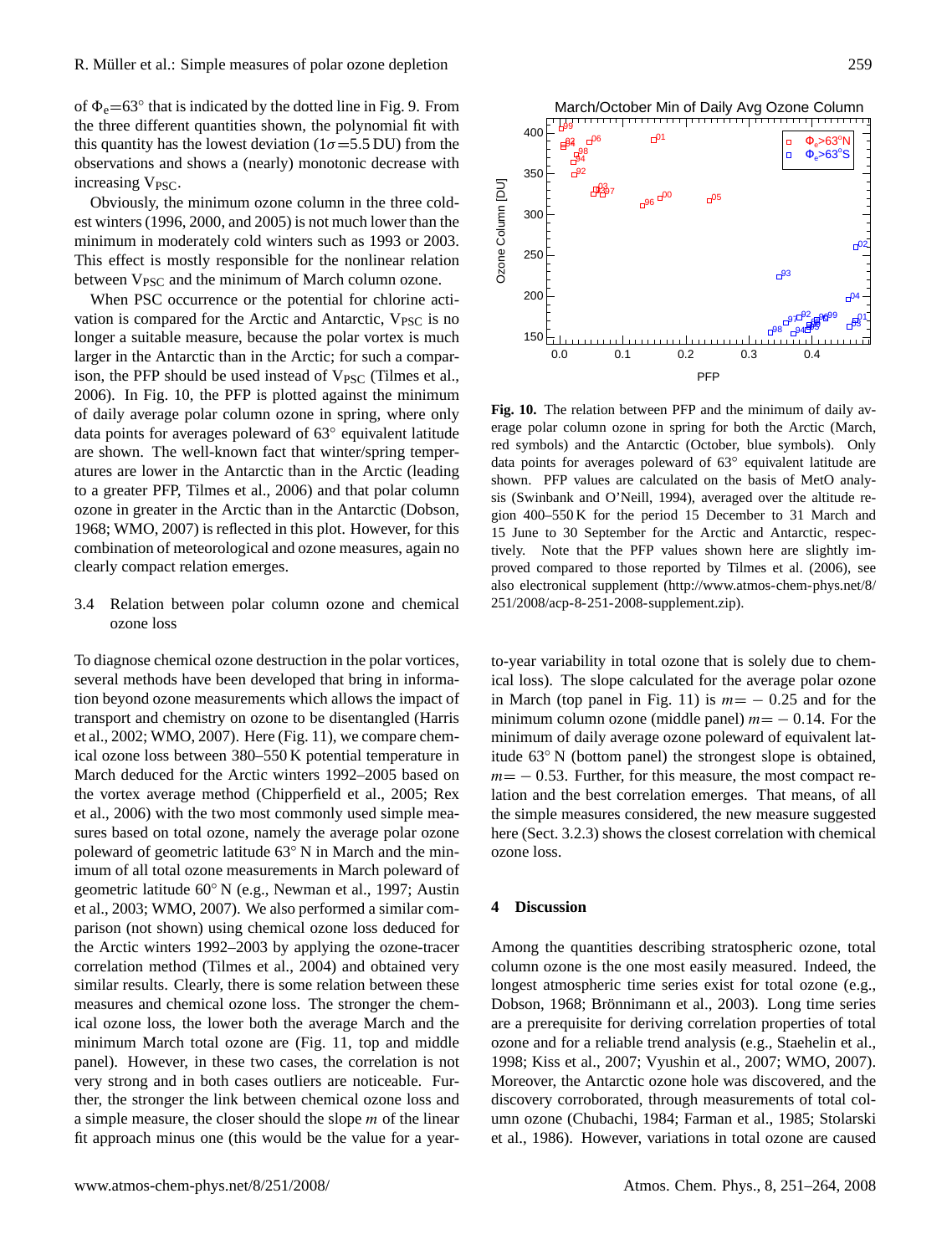

20 40 60 80 100 120 Ozone Loss [DU] from Rex et al.

<span id="page-9-0"></span>**Fig. 11.** The relation between the observed chemical ozone loss in the Arctic [\(Chipperfield et al.,](#page-11-19) [2005;](#page-11-19) [Rex et al.,](#page-13-3) [2006\)](#page-13-3) and simple measures based on total ozone; compared are the two most commonly used measures (top and middle panel) and the measure (see section [3.2.3\)](#page-6-2) recommended here (bottom panel). Top panel shows the average polar ozone poleward of geometric latitude 63◦ N in March, middle panel the minimum of all total ozone measurements in March poleward of geometric latitude 60◦ N and bottom panel the minimum of daily average ozone poleward of equivalent latitude 63 $\degree$  N. Correlation coefficients from the linear fits (*r*) are shown in all panels. No ozone loss values are reported for 2001 and 2006. In all fits, 1999 was excluded as the vortex broke up before March in this year.

by both chemical change and by transport, and the different impacts of these processes are often difficult to disentangle.

Transport contributions to polar ozone variability are closely controlled by the strength of the middle atmospheric (Brewer-Dobson) circulation that is driven by tropospheric wave forcing. For both the Arctic and Antarctic, a strongerthan-average planetary wave forcing in winter leads to more transport of ozone to high latitudes because of a stronger circulation and a higher-than-average polar lower stratospheric temperature and a weaker vortex in early spring, whereas a weaker wave forcing leads to less transport, lower polar temperatures in spring and to a stronger vortex [\(Fusco and Salby,](#page-11-23) [1999;](#page-11-23) [Newman et al.,](#page-12-29) [2001;](#page-12-29) [Weber et al.,](#page-13-19) [2003\)](#page-13-19). The variability in polar ozone due to the variability in wave forcing is



<span id="page-9-1"></span>**Fig. 12.** Time series of minimum of daily average column ozone poleward of 63° equivalent latitude for March in the Arctic (top panel) and October in the Antarctic (bottom panel). Winters in which the vortex broke up before March (1987, 1999, 2001, and 2006) are not shown for the Arctic time series.

much larger in the Arctic than in the Antarctic, while chemical loss is more persistent in Antarctica.

Here we argue that measures of chemical ozone loss based on monthly averages of total column ozone over the polar cap, although they contain information about chemical ozone loss, must be interpreted with caution. The particular value of such measures will depend on the selected definition of the equatorward boundary of the region over which averages are calculated. In the Arctic, the year-to-year variability of the size of the polar vortex has a particularly strong impact. Further, there are winters when the Artic vortex breaks up early (e.g., [WMO,](#page-13-1) [2007\)](#page-13-1), a fact that is often neglected in the interpretation of monthly mean total column ozone time series. Moreover, averages over the polar cap neither show compact relationships with meteorological measures of the extent of chlorine activation (and thus the potential for ozone destruction) in the polar vortices such as  $V_{PSC}$  and PFP nor a good correlation with observed chemical ozone loss. Although frequently employed, the minimum value of daily total column ozone minima over the polar region is a particularly problematic measure, insofar as it relies on a single measurement or on a single model grid point. We have shown here that for the Arctic, both in a CCM and in observations, a significant fraction of the minimum values of daily total ozone minima occur *outside* the polar vortex. Clearly, if the minimum ozone value on a particular day occurs outside the vortex, it does not provide information on halogen-driven chemical ozone loss initiated by heterogeneous chlorine activation. Because of the strong chemical ozone loss in the Antarctic, this problem is much less pronounced there. It should, however, become increasingly relevant for simulations of future ozone loss, when much less chemical ozone loss is expected. Based on this analysis, we must question the applicability of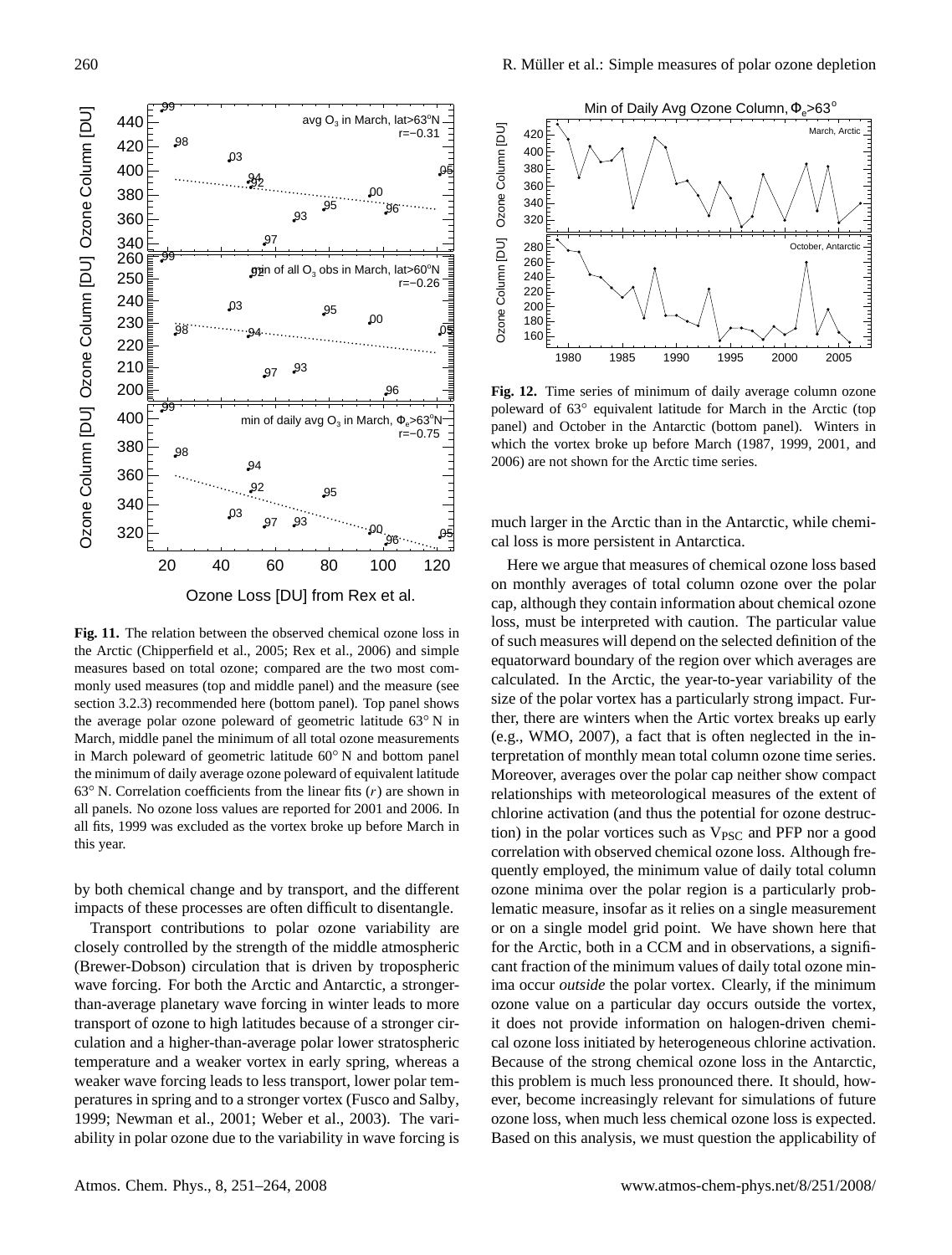a simple measure such as a minimum polar cap ozone value for both the E39/C model and observations, and strongly caution against application of this simple measure to results from other CCM simulations. It is remarkable that there is substantial variation in the magnitude of minimum total column ozone in the Arctic in current model simulations ranging roughly from 220 to 320 DU whereas the observations lie in the range of 290 DU to below 200 DU [\(WMO,](#page-13-1) [2007,](#page-13-1) Fig. 6– 13).

Clearly, employing sophisticated measures of polar chemical ozone loss that show a compact correlation with meteorological measures of chlorine activation [\(Rex et al.,](#page-13-6) [2004;](#page-13-6) [Tilmes et al.,](#page-13-0) [2006\)](#page-13-0) is the best method to assess the temporal evolution of polar ozone loss in both models and observations. However, when only total column ozone data are available, we propose that the minimum of March (or October) daily average total ozone in the vortex (where the vortex boundary can be determined by the maximum gradient in PV or by an equivalent latitude criterion) should be considered. This quantity is not strongly influenced by low column ozone outside the vortex and does not rely on a single measurement or model grid point. Further, in contrast to monthly averages, its year-to-year variability is not substantially affected by varying dates of vortex breakdown in the Arctic. If equivalent latitude 63° is applied as the criterion for polar air, then the minimum of daily average total ozone in spring also shows a resonable correlation with observed chemical ozone loss (Fig. [11\)](#page-9-0).

In Fig. [12,](#page-9-1) a time series is shown of the spring minimum of daily average total ozone poleward of 63° equivalent latitude for March in the Arctic and October in the Antarctic. Compared to the frequently shown figure of the temporal development of the monthly mean total ozone poleward of 63° geographic latitude [\(WMO,](#page-13-1) [2007,](#page-13-1) Fig. 4–7), Fig. [12](#page-9-1) shows a different picture, with a stronger contrast for the Arctic. However, in both cases, the time series of minimum daily average column ozone avoids the impression of an apparent "recovery" of polar ozone since the late nineties conveyed by the customary monthly mean total ozone figure.

## **5 Conclusions**

Quantities deduced from measurements of total column ozone are frequently used as measures of polar ozone loss. One of the most common measures is monthly mean column ozone poleward of 63◦ for March and October in the Arctic and Antarctic, respectively [\(WMO,](#page-13-1) [2007\)](#page-13-1). For the Arctic, a latitude of 63° is a reasonable boundary for polar air, except for winters when the vortex breaks up early. In contrast, for the Antarctic, the values of the October means (but not their year-to-year variability) are sensitive to the exact choice of 63◦ . A better definition of the polar vortex boundary can be obtained using the gradient in PV [\(Nash et al.,](#page-12-14) [1996\)](#page-12-14) or equivalent latitude.

The spring minimum of daily total ozone minima poleward of a given latitude is a further measure that is often employed, in particular, when comparing polar ozone loss in observations and models. This is a problematic measure, insofar as it relies on one single measurement or on one single model grid point; for Arctic conditions, it is not unlikely that this minimum value occurs in air outside the polar vortex. We suggest that this concept should no longer be used as a measure of polar ozone loss.

Neither for the monthly mean column ozone poleward of 63◦ for March and October nor for the spring minimum of daily total ozone minima can a close relation be obtained with meteorological quantities that describe the potential for polar heterogeneous chlorine activation. Likewise, neither of the two measures shows a good correlation with chemical ozone loss in the vortex deduced from observations [\(Rex](#page-13-3) [et al.,](#page-13-3) [2006;](#page-13-3) [Tilmes et al.,](#page-13-2) [2004\)](#page-13-2).

Considering the minimum of daily average total ozone poleward of 63◦ equivalent latitude (or in the vortex) in spring, avoids the problem of relying on one single data point and reduces the impact of year-to-year variability in the Arctic vortex break-up on ozone loss measures (see Sect. [3.2.3\)](#page-6-2). This measure also shows a reasonable correlation  $(r=-0.75)$ with observed chemical ozone loss.

We propose the minimum of daily average total ozone poleward of 63° equivalent latitude as a candidate for a useful simple measure of polar ozone loss, when winters with an early vortex break-up (before March in the Arctic) are excluded. In any event, it is always preferable to employ more sophisticated measures of chemical polar ozone loss (e.g., [Harris et al.,](#page-11-1) [2002;](#page-11-1) [Rex et al.,](#page-13-6) [2004;](#page-13-6) [Tilmes et al.,](#page-13-0) [2006;](#page-13-0) [Lemmen et al.,](#page-12-7) [2006b;](#page-12-7) [WMO,](#page-13-1) [2007\)](#page-13-1) that bring in additional information to disentangle the impact of transport and chemical change on ozone.

*Acknowledgements.* We are grateful to S. Tilmes for helpful discussions on the manuscript and for providing the values for PFP used here. This version of the paper has been substantially improved compared to the original (ACPD) version by changes made in response to very helpful comments by an anonymous referee and by the editor G. Vaughan. We thank J. Carter-Sigglow for a stylistic and grammatical revision of the manuscript. C. L. was partly supported by the Dutch Environmental Assessment Agency (Milieu- en Natuurplanbureau Bilthoven, The Netherlands). We thank the European Centre for Medium-Range Weather Forecasts and the UK Meteorological Office for providing meteorological analyses.

Edited by: G. Vaughan

# **References**

<span id="page-10-0"></span>Austin, J., Shindell, D., Beagley, S. R., Brühl, C., Dameris, M., Manzini, E., Nagashima, T., Newman, P., Pawson, S., Pitari, G., Rozanov, E., Schnadt, C., and Shepherd, T. G.: Uncertainties and assessments of chemistry-climate models of the stratosphere,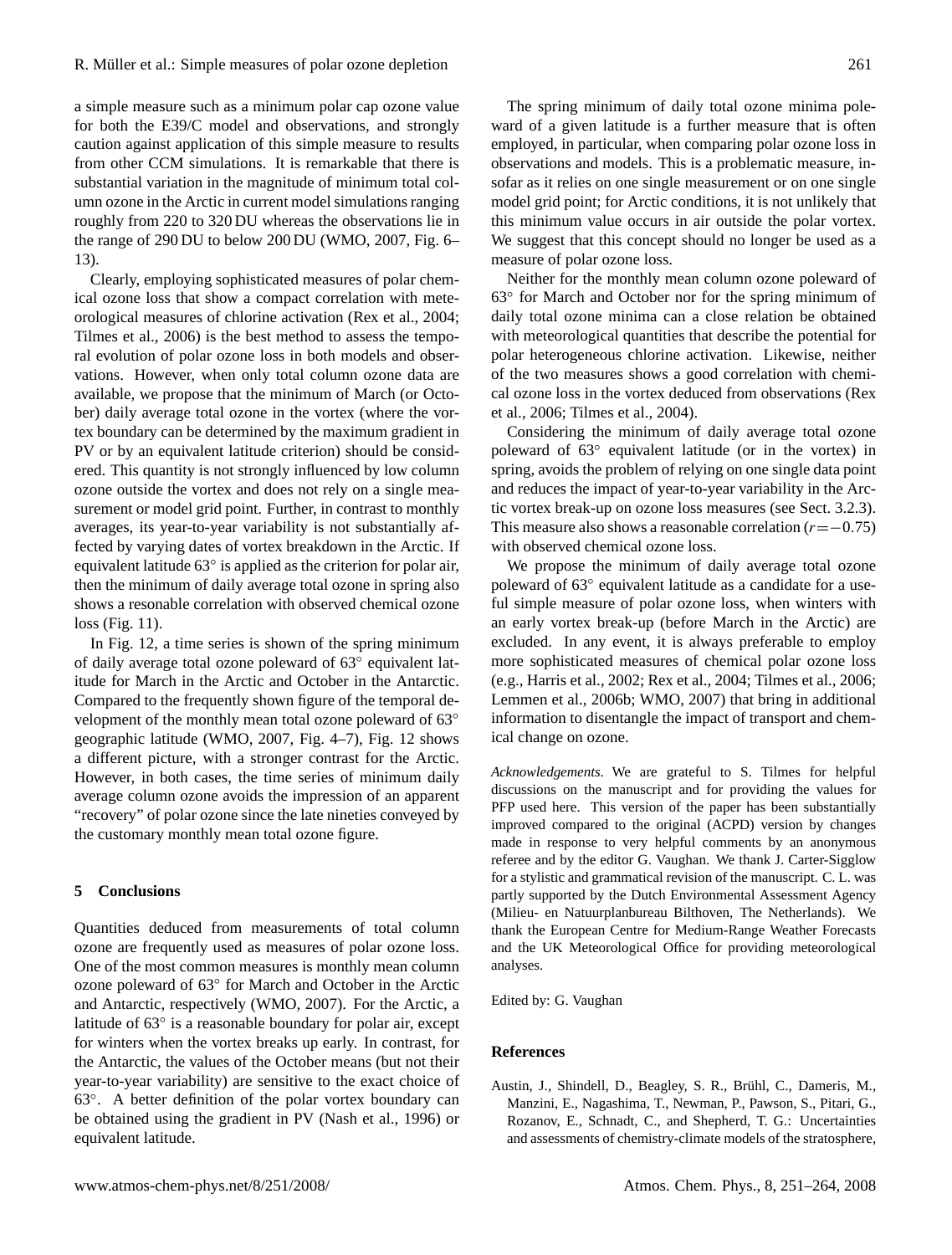262 **R. Müller et al.: Simple measures of polar ozone depletion R.** Müller et al.: Simple measures of polar ozone depletion

Atmos. Chem. Phys., 3, 1–27, 2003,

[http://www.atmos-chem-phys.net/3/1/2003/.](http://www.atmos-chem-phys.net/3/1/2003/)

- <span id="page-11-8"></span>Balis, D., Lambert, J.-C., Roozendael, M. V., Spurr, R., Loyola, D., Livschitz, Y., Valks, P., Amiridis, V., Gerard, P., Granville, J., and Zehner, C.: Ten years of GOME/ERS2 total ozone data – The new GOME data processor (GDP) version 4: 2. Groundbased validation and comparisons with TOMS V7/V8, J. Geophys. Res., 112, D07307, doi:10.1029/2005JD006376, 2007.
- <span id="page-11-12"></span>Bodeker, G. E., Scott, J. C., Kreher, K., and McKenzie, R. L.: Global ozone trends in potential vorticity coordinates using TOMS and GOME intercompared against the Dobson network: 1978–1998, J. Geophys. Res., 106, 23 029–23 042, 2001.
- <span id="page-11-13"></span>Bodeker, G. E., Struthers, H., and Connor, B. J.: Dynamical containment of Antarctic ozone depletion, Geophys. Res. Lett., 29, 1098, doi:10.1029/2001GL014206, 2002.
- <span id="page-11-5"></span>Bodeker, G. E., Shiona, H., and Eskes, H.: Indicators of Antarctic ozone depletion, Atmos. Chem. Phys., 5, 2603–2615, 2005, [http://www.atmos-chem-phys.net/5/2603/2005/.](http://www.atmos-chem-phys.net/5/2603/2005/)
- <span id="page-11-15"></span>Brönnimann, S. and Hood, L. L.: Frequency of low-ozone events over northwestern Europe in 1952–1963 and 1990–2000, Geophys. Res. Lett., 30, 2118, doi:10.1029/2003GL018431, 2003.
- <span id="page-11-20"></span>Brönnimann, S., Staehelin, J., Farmer, S. F. G., Svendby, T., and Svenøe, T.: Total ozone observations prior to the IGY. I: A history, Q. J. Roy. Meteor. Soc., 129, 2797–2817, 2003.
- <span id="page-11-11"></span>Brunner, D., Staehelin, J., Künsch, H.-R., and Bodeker, G. E.: A Kalman filter reconstruction of the vertical ozone distribution in an equivalent latitude-potential temperature framework from TOMS/GOME/SBUV total ozone observations, J. Geophys. Res., 111, D12308, doi:10.1029/2005JD006279, 2006.
- <span id="page-11-9"></span>Butchart, N. and Remsberg, E. E.: The area of the stratospheric polar vortex as a diagnostic for tracer transport on an isentropic surface, J. Atmos. Sci., 43, 1319–1339, 1986.
- <span id="page-11-19"></span>Chipperfield, M. P., Feng, W., and Rex, M.: Arctic ozone loss and climate sensitivity: Updated three-dimensional model study, Geophys. Res. Lett., 32, L11813, doi:10.1029/2005GL022674, 2005.
- <span id="page-11-2"></span>Christensen, T., Knudsen, B. M., Streibel, M., Anderson, S. B., Benesova, A., Braathen, G., Davies, J., De Backer, H., Dier, H., Dorokhov, V., Gerding, M., Gil, M., Henchoz, B., Kelder, H., Kivi, R., Kyrö, E., Litynska, Moore, D., Peters, G., Skrivankova, P., Stübi, R., Turunen, T., Vaughan, G., Viatte, P., Vik, A. F., von der Gathen, P., and Zaitcev, I.: Vortex-averaged Arctic ozone depletion in the winter 2002/2003, Atmos. Chem. Phys., 5, 131– 138, 2005,

[http://www.atmos-chem-phys.net/5/131/2005/.](http://www.atmos-chem-phys.net/5/131/2005/)

- <span id="page-11-21"></span>Chubachi, S.: Preliminary result of ozone observations at Syowa station from February 1982 to January 1983, Mem. Natl. Inst. Polar Res. Spec. Issue, 34, 13–19, 1984.
- <span id="page-11-17"></span>Dameris, M., Grewe, V., Ponater, M., Deckert, R., Eyring, V., Mager, F., Matthes, S., Schnadt, C., Stenke, A., Steil, B., Brühl, C., and Giorgetta, M. A.: Long-term changes and variability in a transient simulation with a chemistry-climate model employing realistic forcing, Atmos. Chem. Phys., 5, 2121–2145, 2005, [http://www.atmos-chem-phys.net/5/2121/2005/.](http://www.atmos-chem-phys.net/5/2121/2005/)
- <span id="page-11-18"></span>Dobson, G. M. B.: Forty years' research on atmospheric ozone at Oxford: A history, Appl. Opt., 7, 387–405, 1968.
- <span id="page-11-4"></span>Eyring, V., Butchart, N., Waugh, D. W., Akiyoshi, H., Austin, J., Bekki, S., Bodeker, G. E., Boville, B. A., Brühl, C., Chipperfield, M. P., Cordero, E., Dameris, M., Deushi, M., Fioletov,

V. E., Frith, S. M., Garcia, R. R., Gettelman, A., Giorgetta, M. A., Grewe, V., Jourdain, L., Kinnison, D. E., Mancini, E., Manzini, E., Marchand, M., Marsh, D. R., Nagashima, T., Nielsen, E., Newman, P. A., Pawson, S., Pitari, G., Plummer, D. A., Rozanov, E., Schraner, M., Shepherd, T. G., Shibata, K., Stolarski, R. S., Struthers, H., Tian, W., and Yoshiki, M.: Assessment of temperature, trace species and ozone in chemistry-climate simulations of the recent past, J. Geophys. Res., 111, D22308, doi: 10.1029/2006JD007327, 2006.

- <span id="page-11-6"></span>Eyring, V., Waugh, D. W., Bodeker, G. E., Cordero, E., Akiyoshi, H., Austin, J., Beagley, S. R., Boville, B. A., Braesicke, P., Brühl, C., Butchart, N., Chipperfield, M. P., Dameris, M., Deckert, R., Deushi, M., Frith, S. M., Garcia, R. R., Gettelman, A., Giorgetta, M. A., Kinnison, D. E., Mancini, E., Manzini, E., Marsh, D. R., Matthes, S., Nagashima, T., Newman, P. A., Nielsen, J. E., Pawson, S., Pitari, G., Plummer, D. A., Rozanov, E., Schraner, M., Scinocca, J. F., Semeniuk, K., Shepherd, T. G., Shibata, K., Steil, B., Stolarski, R. S., Tian, W., and Yoshiki, M.: Multimodel projections of stratospheric ozone in the 21st century, J. Geophys. Res., 112, D16303, doi:10.1029/2006JD008332, 2007.
- <span id="page-11-22"></span>Farman, J. C., Gardiner, B. G., and Shanklin, J. D.: Large losses of total ozone in Antarctica reveal seasonal  $ClO_X/NO_X$  interaction, Nature, 315, 207–210, 1985.
- <span id="page-11-23"></span>Fusco, A. C. and Salby, M. L.: Interannual variations of total ozone and their relationship to variations of planetary wave activity, J. Climate, 12, 1619–1629, 1999.
- <span id="page-11-3"></span>Goutail, F., Pommereau, J.-P., Lefèvre, F., Roozendael, M. V., Andersen, S. B., Kåstad-Høiskar, B.-A., Dorokhov, V., Kyrö, E., Chipperfield, M. P., and Feng, W.: Early unusual ozone loss during the Arctic winter 2002/2003 compared to other winters, Atmos. Chem. Phys., 5, 665–677, 2005,

[http://www.atmos-chem-phys.net/5/665/2005/.](http://www.atmos-chem-phys.net/5/665/2005/)

- <span id="page-11-10"></span>Greenblatt, J. B., Jost, H.-J., Loewenstein, M., Podolske, J. R., Bui, T. P., Hurst, D. F., Elkins, J. W., Herman, R. L., Webster, C. R., Schauffler, S. M., Atlas, E. L., Newman, P. A., Lait, L. L., Müller, M., Engel, A., and Schmidt, U.: Defining the polar vortex edge from an N2O:potential temperature correlation, J. Geophys. Res., 107, 8268, doi:10.1029/2001JD000575, 2002.
- <span id="page-11-1"></span>Harris, N. R. P., Rex, M., Goutail, F., Knudsen, B. M., Manney, G. L., Müller, R., and von der Gathen, P.: Comparison of empirically derived ozone loss rates in the Arctic vortex, J. Geophys. Res., 107, 8264, doi:10.1029/2001JD000482, 2002.
- <span id="page-11-16"></span>Hein, R., Dameris, M., Schnadt, C., Land, C., Grewe, V., Köhler, I., Ponater, M., Sausen, R., Steil, B., Landgraf, J., and Brühl, C.: Results of an interactively coupled atmospheric chemistrygeneral circulation model: Comparison with observations, Ann. Geophys., 19, 435–457, 2001,

[http://www.ann-geophys.net/19/435/2001/.](http://www.ann-geophys.net/19/435/2001/)

- <span id="page-11-14"></span>Hood, L. L., Soukharev, B. E., Fromm, M., and McCormack, J. P.: Origin of extreme ozone minima at middle to high northern latitudes, J. Geophys. Res., 106, 20 925–20 940, 2001.
- <span id="page-11-0"></span>Huck, P. E., Tilmes, S., Bodeker, G. E., Randel, W. J., McDonald, A. J., and Nakajima, H.: An improved measure of ozone depletion in the Antarctic stratosphere, J. Geophys. Res., 112, D1110, doi:10.1029/2006JD007860, 2007.
- <span id="page-11-7"></span>IPCC/TEAP: Special Report on Safeguarding the Ozone Layer and the Global Climate System: Issues Related to Hydrofluorocarbons and Perfluorocarbons, Cambridge University Press, Cambridge, United Kingdom, and New York, NY, USA, edited by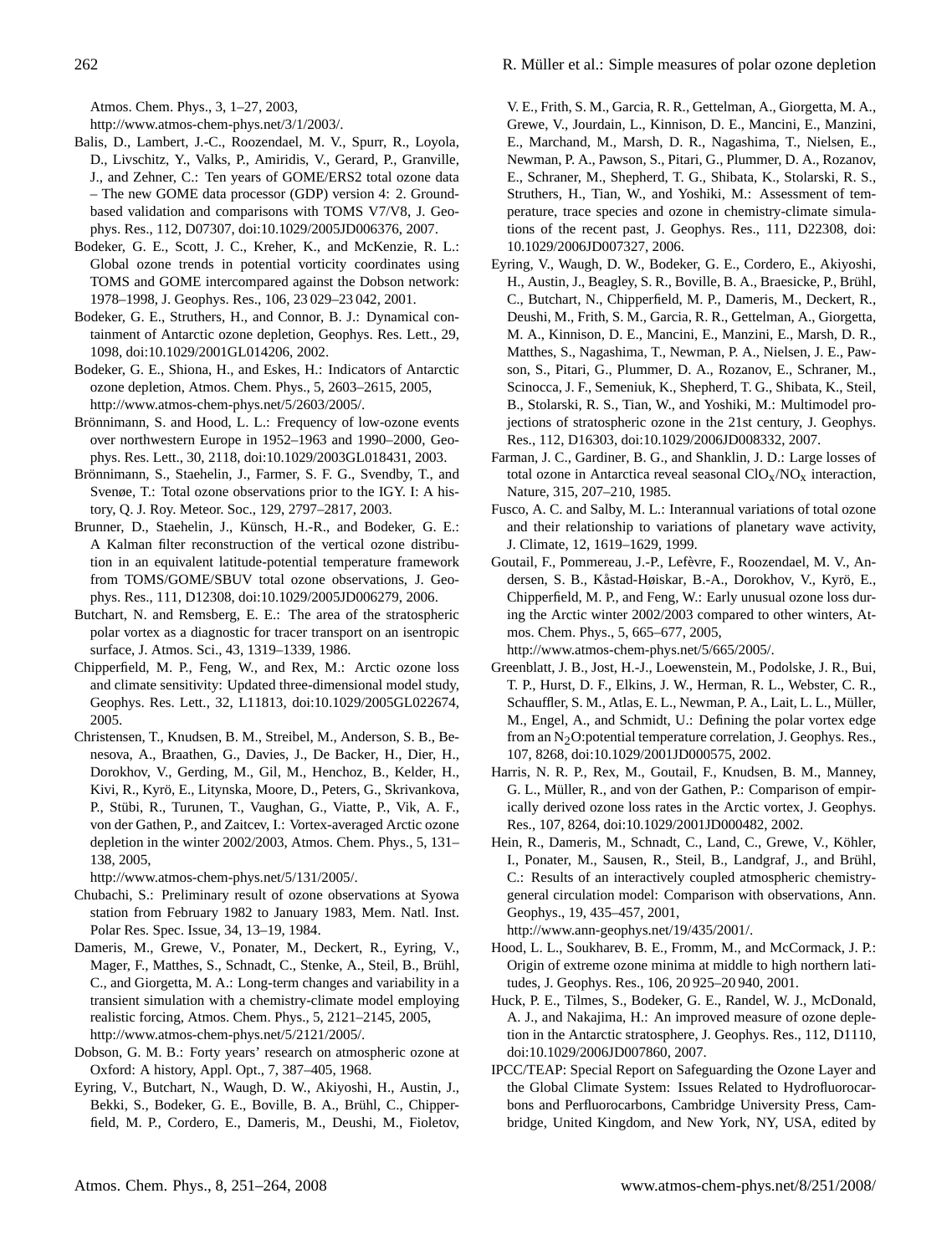Metz, B., Kuijpers, L., Solomon, S., Andersen, S. O., Davidson, O., Pons, J., de Jager, D., Kestin, T., Manning, M., and Meyer, L., p. 478, 2005.

- <span id="page-12-22"></span>James, P. M., Peters, D., and Waugh, D. W.: Very low ozone episodes due to polar vortex displacement, Tellus, 52B, 1123– 1137, 2000.
- <span id="page-12-3"></span>Jin, J. J., Semeniuk, K., Manney, G. L., Jonsson, A. I., Beagley, S. R., McConnell, J. C., Dufour, G., Nassar, R., Boone, C. D., Walker, K. A., Bernath, P. F., and Rinsland, C. P.: Severe Arctic ozone loss in the winter 2004/2005: observations from ACE-FTS, Geophys. Res. Lett., 33, L15801, doi:10.1029/ 2006GL026752, 2006.
- <span id="page-12-0"></span>Jones, A. E. and Shanklin, J. D.: Continued decline of total ozone over Halley, Antarctica since 1985, Nature, 376, 409–411, 1995.
- <span id="page-12-11"></span>Karpetchko, A., Kyrö, E., and Knudsen, B. M.: Arctic and Antarctic polar vortices 1957-2002 as seen from the ERA-40 reanalyses, J. Geophys. Res., 110, D21109, doi:10.1029/2005JD006113, 2005.
- <span id="page-12-24"></span>Keil, M., Jackson, D. R., and Hort, M. C.: The January 2006 low ozone event over the UK, Atmos. Chem. Phys., 7, 961–972, 2007,

[http://www.atmos-chem-phys.net/7/961/2007/.](http://www.atmos-chem-phys.net/7/961/2007/)

- <span id="page-12-28"></span>Kiss, P., Müller, R., and Jánosi, I. M.: Long-range correlations of extrapolar total ozone are determined by the global atmospheric circulation, Nonlin. Processes Geophys., 14, 435–442, 2007, [http://www.nonlin-processes-geophys.net/14/435/2007/.](http://www.nonlin-processes-geophys.net/14/435/2007/)
- <span id="page-12-12"></span>Knudsen, B. M.: Interactive comment on "Uncertainties and assessments of chemistry-climate models of the stratosphere" by Austin, J., Shindell, D., Beagley, S. R., Bruehl, C., Dameris, M., Manzini, E., Nagashima, T., Newman, P., Pawson, S., Pitari, G., Rozanov, E., Schnadt, C., and Shepherd, T. G., Atmos. Chem. Phys. Discuss., 2, S323–S324, 2002.
- <span id="page-12-18"></span>Krüger, K., Naujokat, B., and Labitzke, K.: The unusual midwinter warming in the southern hemisphere stratosphere 2002: A comparison to northern hemisphere phenomena, J. Atmos. Sci., 62, 603–613, 2005.
- <span id="page-12-13"></span>Lary, D. J., Chipperfield, M. P., Pyle, J. A., Norton, W. A., and Riishøjgaard, L. P.: Three-dimensional tracer initialization and general diagnostics using equivalent PV latitude-potentialtemperature coordinates, Q. J. Roy. Meteor. Soc., 121, 187–210, 1995.
- <span id="page-12-25"></span>Lemmen, C.: Future polar ozone: predictions of Arctic ozone recovery in a changing climate, Ph D thesis, Bergische Universität Wuppertal, 2005.
- <span id="page-12-27"></span>Lemmen, C., Dameris, M., Müller, R., and Riese, M.: Chemical ozone loss in a chemistry-climate model from 1960 to 1999, Geophys. Res. Lett., 33, L15820, doi:10.1029/2006GL026939, 2006a.
- <span id="page-12-7"></span>Lemmen, C., Müller, R., Konopka, P., and Dameris, M.: Critique of the tracer-tracer correlation technique and its potential to analyse polar ozone loss in chemistry-climate models, J. Geophys. Res., 111, D18307, doi:10.1029/2006JD007298, 2006b.
- <span id="page-12-5"></span>Manney, G. L., Froidevaux, L., Waters, J. W., Zurek, R. W., Read, W. G., Elson, L. S., Kumer, J. B., Mergenthaler, J. L., Roche, A. E., O'Neill, A., Harwood, R. S., MacKenzie, I., and Swinbank, R.: Chemical depletion of ozone in the Arctic lower stratosphere during winter 1992–1993, Nature, 370, 429–434, 1994.
- <span id="page-12-16"></span>Manney, G. L., Froidevaux, L., Santee, M. L., Zurek, R. W., and Waters, J. W.: MLS observations of Arctic ozone loss in 1996-97,

Geophys. Res. Lett., 24, 2697–2700, doi:10.1029/97GL52827, 1997.

- <span id="page-12-1"></span>Manney, G. L., Froidevaux, L., Santee, M. L., Livesey, N. J., Sabutis, J. L., and Waters, J. W.: Variability of ozone loss during Arctic winter (1991 to 2000) estimated from UARS Microwave Limb Sounder measurements, J. Geophys. Res., 108, 4149, doi: 10.1029/2002JD002634, 2003.
- <span id="page-12-2"></span>Manney, G. L., Santee, M. L., Froidevaux, L., Hoppel, K., Livesey, N. J., and Waters, J. W.: EOS MLS observations of ozone loss in the 2004-2005 Arctic winter, Geophys. Res. Lett., 33, L04802, doi:10.1029/2005GL024494, 2006.
- <span id="page-12-20"></span>McKenna, D. S., Jones, R. L., Austin, J., Browell, E. V., Mc-Cormick, M. P., Krueger, A. J., and Tuck, A. F.: Diagnostic studies of the Antarctic vortex during the 1987 Airborne Antarctic Ozone Experiment: Ozone miniholes, J. Geophys. Res., 94, 11 641–11 668, 1989.
- <span id="page-12-17"></span>McKenna, D. S., Grooß, J.-U., Günther, G., Konopka, P., Müller, R., Carver, G., and Sasano, Y.: A new Chemical Lagrangian Model of the Stratosphere (CLaMS): 2. Formulation of chemistry scheme and initialization, J. Geophys. Res., 107, 4256, doi: 10.1029/2000JD000113, 2002.
- <span id="page-12-10"></span>Müller, R.: Impact of cosmic rays on stratospheric chlorine chemistry and ozone depletion, Phys. Rev. Lett., 91, 058502, doi:10.1103/PhysRevLett.91.058502, 2003.
- <span id="page-12-15"></span>Müller, R. and Günther, G.: A generalized form of Lait's modified potential vorticity, J. Atmos. Sci., 60, 2229–2237, 2003.
- <span id="page-12-6"></span>Müller, R., Crutzen, P. J., Grooß, J.-U., Brühl, C., Russel III, J. M., and Tuck, A. F.: Chlorine activation and ozone depletion in the Arctic vortex: Observations by the Halogen Occultation Experiment on the Upper Atmosphere Research Satellite, J. Geophys. Res., 101, 12 531–12 554, 1996.
- <span id="page-12-26"></span>Müller, R., Tilmes, S., Konopka, P., Grooß, J.-U., and Jost, H.-J.: Impact of mixing and chemical change on ozone-tracer relations in the polar vortex, Atmos. Chem. Phys., 5, 3139–3151, 2005, [http://www.atmos-chem-phys.net/5/3139/2005/.](http://www.atmos-chem-phys.net/5/3139/2005/)
- <span id="page-12-14"></span>Nash, E. R., Newman, P. A., Rosenfield, J. E., and Schoeberl, M. R.: An objective determination of the polar vortex using Ertel's potential vorticity, J. Geophys. Res., 101, 9471–9478, 1996.
- <span id="page-12-19"></span>Newman, P. A. and Nash, E. R.: The unusual southern hemisphere stratosphere winter of 2002, J. Atmos. Sci., 62, 614–628, 2006.
- <span id="page-12-9"></span>Newman, P. A., Gleason, F., McPeters, R., and Stolarski, R.: Anomalously low ozone over the Arctic, Geophys. Res. Lett., 24, 2689–2692, doi:10.1029/97GL52381, 1997.
- <span id="page-12-29"></span>Newman, P. A., Nash, E. R., and Rosenfield, J. E.: What controls the temperature of the Arctic stratosphere during the spring?, J. Geophys. Res., 106(D17), 19 999–20 010, doi:10. 1029/2000JD000061, 2001.
- <span id="page-12-8"></span>Newman, P. A., Kawa, S. R., and Nash, E. R.: On the size of the Antarctic ozone hole, Geophys. Res. Lett., 31, L21104, doi:10. 1029/2004GL020596, 2004.
- <span id="page-12-21"></span>Petzoldt, K., Naujokat, B., and Neugebohren, K.: Correlation between stratospheric temperature, total ozone and tropospheric weather systems, Geophys. Res. Lett., 21, 1203–1206, doi: 10.1029/93GL03020, 1994.
- <span id="page-12-4"></span>Proffitt, M. H., Margitan, J. J., Kelly, K. K., Loewenstein, M., Podolske, J. R., and Chan, K. R.: Ozone loss in the Arctic polar vortex inferred from high altitude aircraft measurements, Nature, 347, 31–36, 1990.
- <span id="page-12-23"></span>Reid, S. J., Tuck, A. F., and Kiladis, G.: On the changing abundance